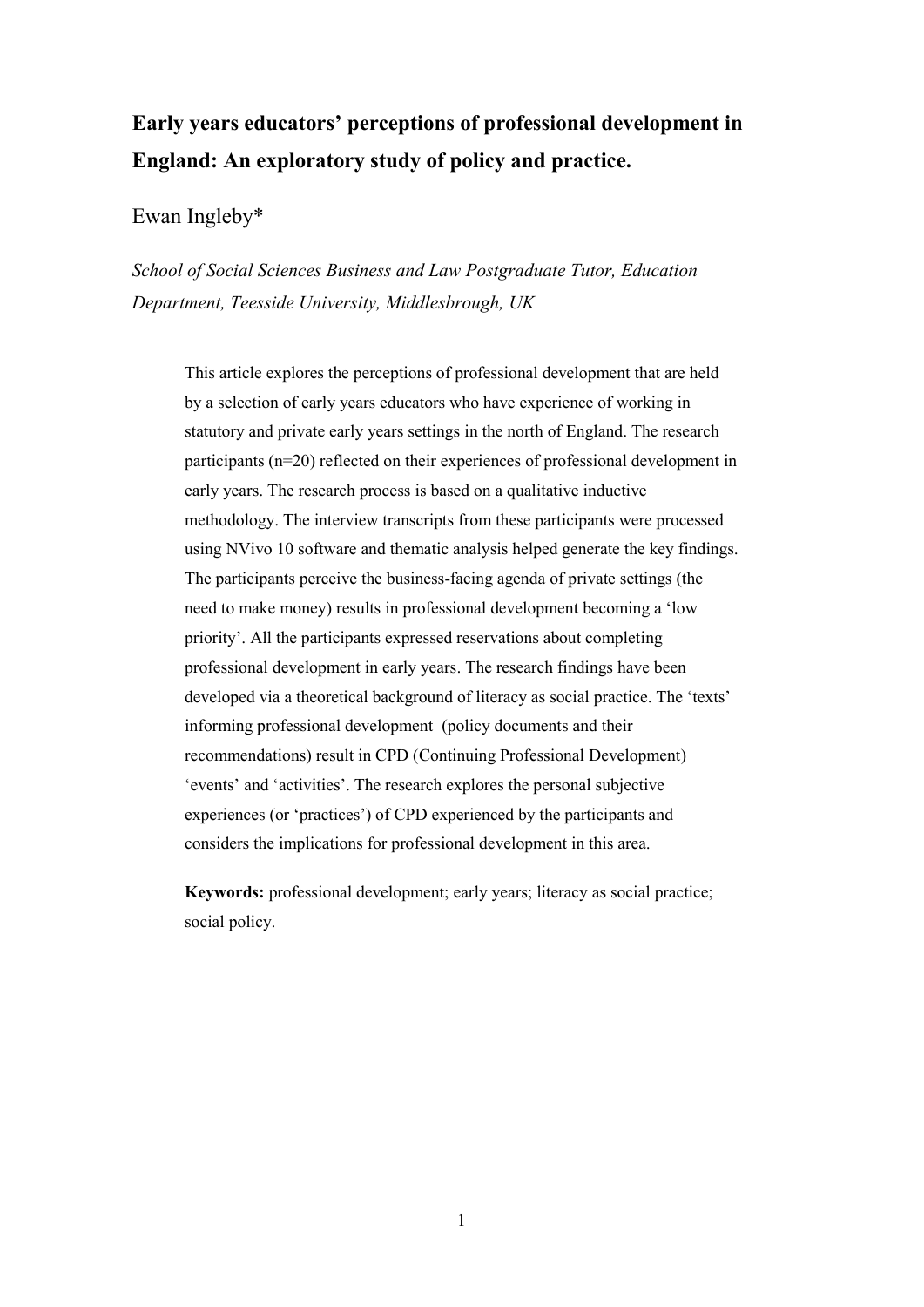# **Introduction**

This article explores the perceptions of selected English early years educators about their experiences of professional development. The educators in the research sample have worked in statutory and private settings in early years education in England. Waters and Payler (2015, 159) define 'early years educators' as those 'who are charged, as part of their professional role, with the care and education of young children'. The agreed age range of 'early years' varies across countries (Waters and Payler 2015). This variation depends on 'curricula, nature of provision and funding arrangements' so 'early years' may be seen as referring to children who are aged between 'birth to five', 'birth to six or seven', or 'three to seven' (Waters and Payler 2015, 161). The general consensus is that 'early years' refers to 'birth to seven' (Waters and Payler 2015, 161). The practitioners in the research sample have been influenced by the Every Child Matters agenda that was launched in England in 2003 in an attempt to promote collaboration and partnership between education, health and care (Waller 2005). The professional development of early years educators in England is also influenced by the educational initiative The EYFS (or Early Years Foundation Stage) that emanated from the Every Child Matters agenda (Author 2016a). The 'blanket approach' within the EYFS emphasises the importance of developing children's skills in what The Nutbrown Review (2012) refers to as 'quality learning' in association with 'quality professionals'. The CPD experienced by the research sample ranges from health and safety training, to learning interventions for maths, English, technology and foreign languages. Only one of the research participants exemplified CPD that centred on developing a 'community of professional practice', but even in this example, the CPD was considered to be an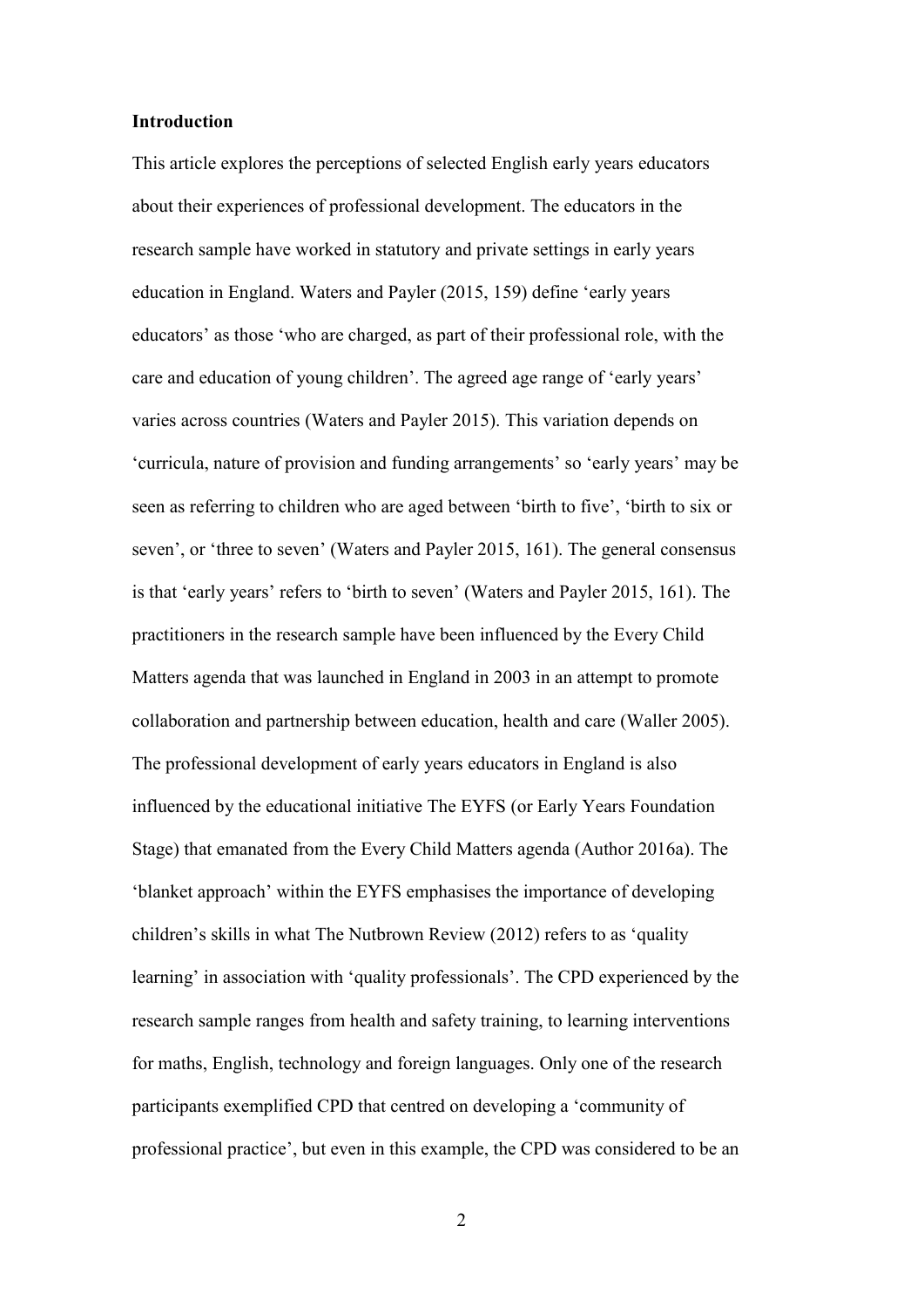unwelcome distraction from everyday work with the children. The research methodology has explored the perceptions of the participants about their experiences of professional development. Urban (2008, 39) makes reference to early years educators being regarded as 'solvers of problems'. In exploring this 'blanket approach' to CPD, the methodology is based on identifying the perceptions of the early years educators about this way of delivering CPD. The research develops Kennedy's (2005) 'most read' article on CPD. The research project is based on a qualitative exploration of the CPD experiences of a sample of early years educators in the north of England. Kennedy (2005) presents 'nine models' of CPD. A key theme within Kennedy's (2005) article is the concept of 'transformative education'. Any model of CPD can be 'transformative' if the professional experiences of the educators are changed in significant ways. Urban (2009) has previously critiqued the circumstances of early years educators in England because they are portrayed as needing to be 'solvers of all sorts of problems'. The critique from Urban (2009) is that the policy-makers and the educators become immersed within a 'game of representation' (Rowbottom and Aiston 2006, 143). There is the implication that the educators ought to go to 'infinity and beyond' so that they become 'super teachers'. Schwandt (2004) argues convincingly that working with children and families is more about 'the messiness of human life' and less about 'solving problems' (or going to infinity and beyond). In England however, the need to solve problems is a key theme within the framing of CPD in early years (Author 2015). The theoretical framework that is applied to the research considers theories of literacy as social practice. This theoretical approach is based on exploring how 'texts' shape CPD events. Professional development in this area witnesses text-based literacy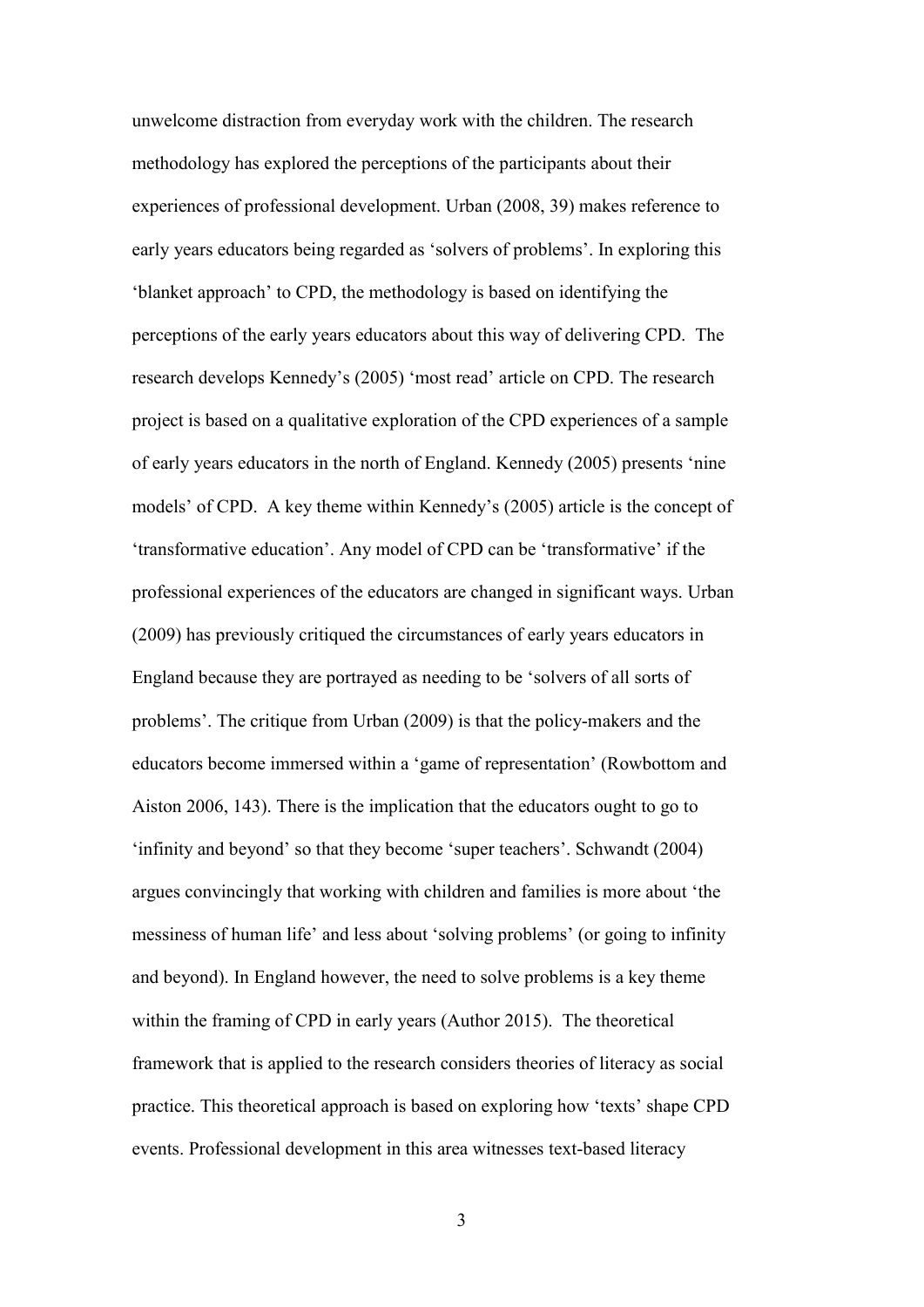artefacts (policy documents like the EYFS) producing 'literary events' – professional development activities 'where literacy has a role' (Tummons 2014, 35). Alongside these professional development activities are 'literary practices' subjective interpretations of professional development or 'ways that people use language in all sorts of social contexts' (Tummons 2014, 36). The originality of the article rests in the application of this epistemological position in interpreting the professional development of early years educators.

# **Research context**

The research explores the experiences of a sample of early years educators  $(n=20)$  in England who are based in either statutory or private settings (with professional experience in both settings). As noted previously, the pedagogy of these practitioners is shaped by The Every Child Matters agenda via The EYFS, introduced in England in 2008 and revised in 2012 (Author 2016a). In the UK, The EYFS applies to England but it does not apply to Northern Ireland, Scotland, Wales, Guernsey, Jersey and The Isle of Man. Each jurisdiction in the UK has its own arrangements for childcare and early years education so the research that is reported corresponds to England. The research develops the argument of Beijaard, Verloop and Vermunt (2000) that there is a need to understand how educators process interpretations of CPD if we are to understand how professional development influences professional practice (Eraut 1994).

The themes that are discussed within the article relate to 'transformative education'. This is defined as education that is based on 'the principles of empowerment, social justice, emancipation, and freedom' (McLeod 2015, 256). In developing the research focus, a number of authors were consulted in order to establish key themes of professional development in this area **(**Bers 2008; Hadley, Waniganayake and Shepherd 2015; Lightfoot and Frost 2015; Layen 2015; Marklund 2015; McLeod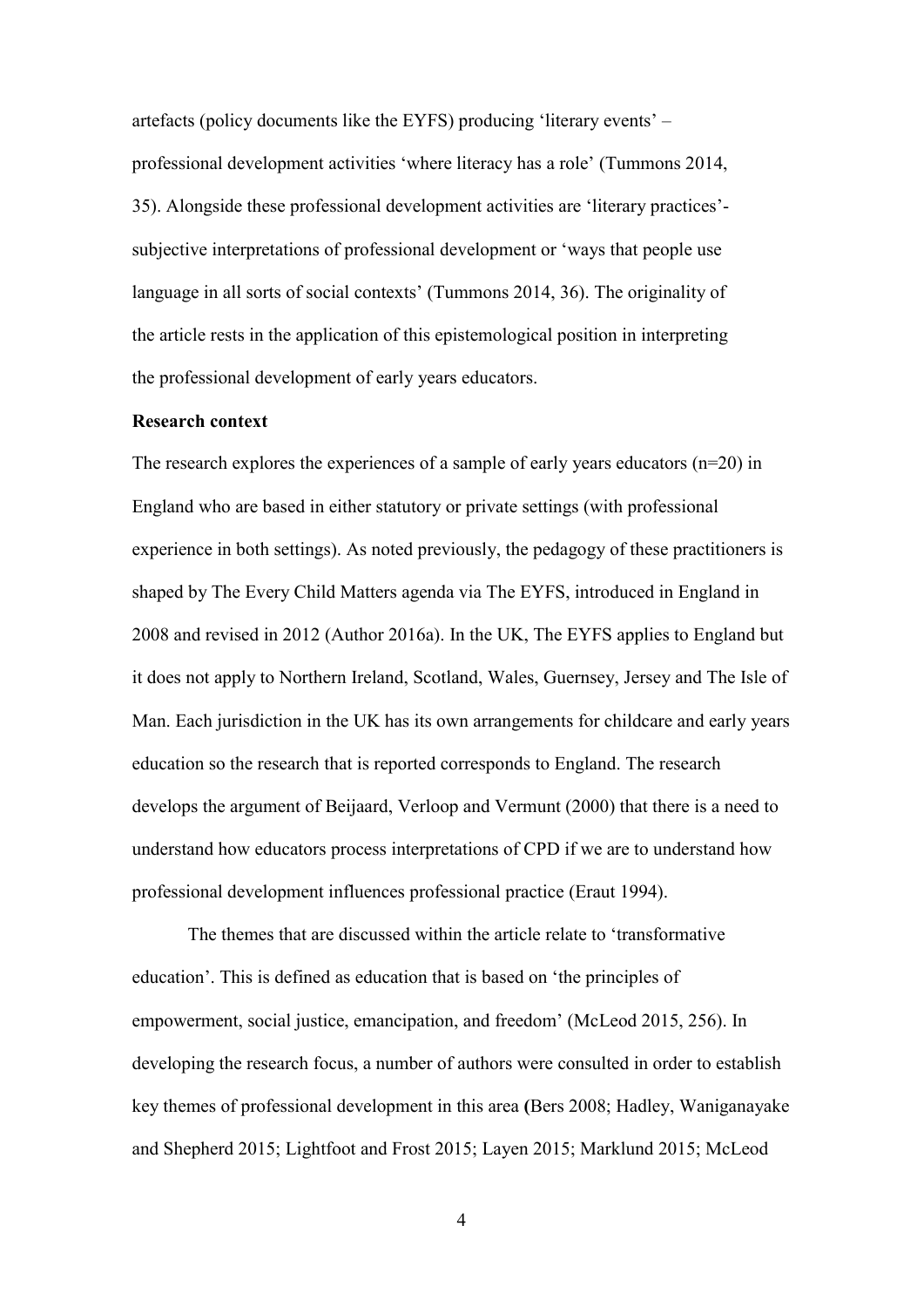2015; Perry and MacDonald 2015; Waters and Payler 2015; Winton, Snyder and Goffin 2016; and Yelland and Kilderry 2010). Although the primary research in the article is on English educators in early years, the themes are relevant to an international audience. The literature supporting the research has considered professional development in early years in other contexts in order to compare and contrast approaches to professional development. This literature explores the challenges that are inherent in developing successful professional development with educators in early years. Kennedy (2005) reflects on transformative professional development and its importance. It is interesting that 11 years after the publication of this influential article, a key area of debate concerns the strategies that are employed in realising transformative education. The challenges in achieving transformative education in early years are explored by Bers 2008; Hadley, Waniganayake and Shepherd 2015; Lightfoot and Frost 2015; Layen 2015; Marklund 2015; McLeod 2015; Perry and MacDonald 2015; Waters and Payler 2015; Winton, Snyder and Goffin 2016; Yelland and Kilderry. The authors explore two key themes within their collective work. Reflections are made on the difficulties that exist for early years educators if they are to experience professional development that is transformative. Alongside this theme, runs the concern of establishing forms of professional development that enable practitioners to reflect on their development as professionals. The challenges that exist within the professional development of early years educators are commented on by Waters and Payler (2015). The definition of these professionals and the sector they work in is not clear (Waters and Payler 2015, 161). Professionals working in early years have been referred to as 'the children's workforce' in England or 'early years educators' in other cultural contexts (Waters and Payler 2015, 161). In this article I have used the term 'early years educator' in order to mirror the consistency of Waters and Payler (2015). The children who qualify to be in this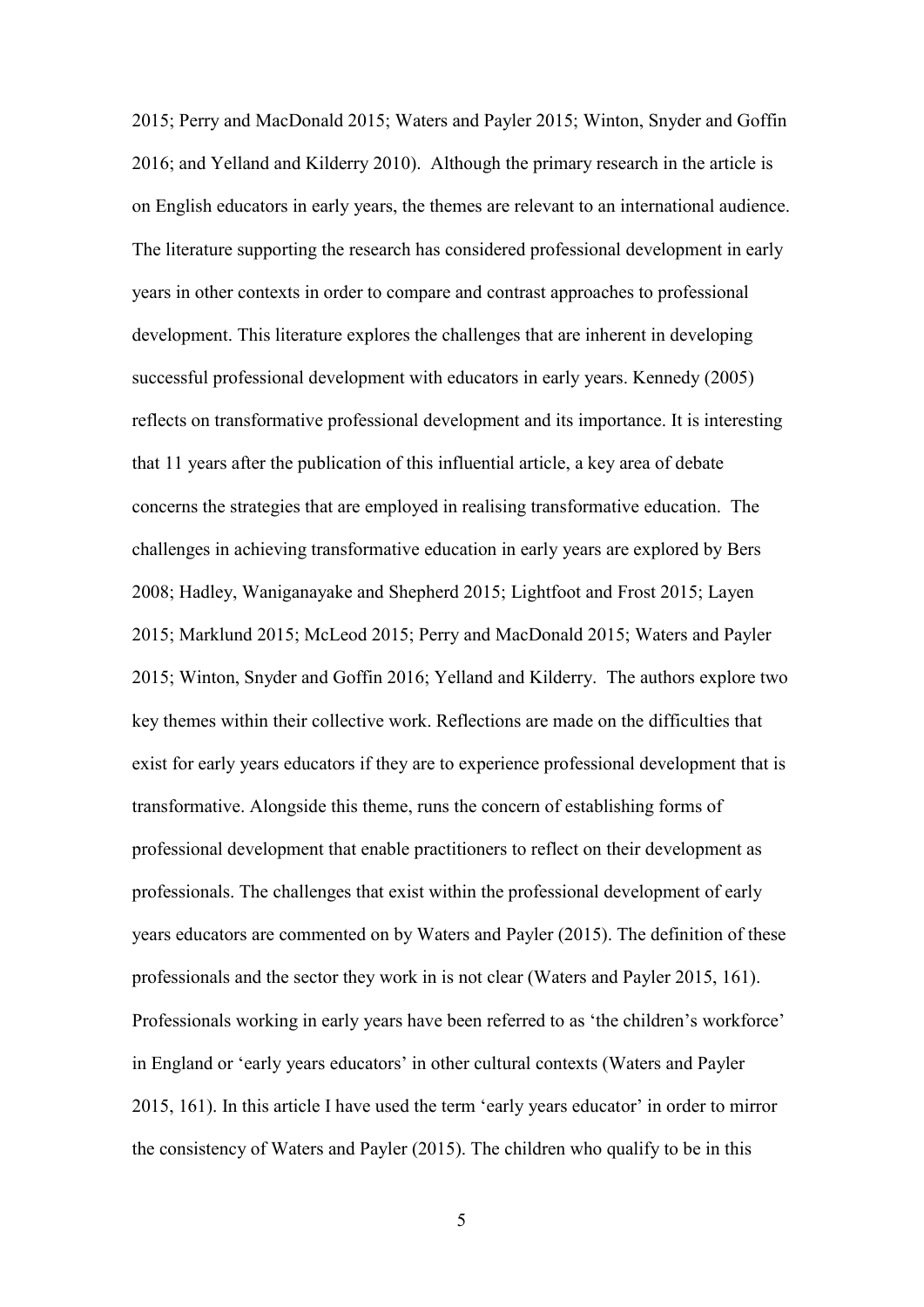sector also differ in age according to cultural contexts. As noted earlier, Waters and Payler (2015) argue that the general consensus is that children in this sector are aged from birth to seven years. If education is to be transformative within this sector, it is vital to ensure that there are no ambiguities about either the sector of education or the children who are included within this educational domain (Hadley, Waniganayake and Shepherd 2015, Lightfoot and Frost 2015, McLeod 2015, and Waters and Payler 2015).

A second key theme within the work of these authors corresponds to providing professional development that enables practitioners to reflect on professional practice in ways that transform their work as educators. McLeod (2015, 255) argues that the presence of an 'outcome-driven curriculum' with 'targets imposed by the government as part of a top-down approach' can operate to provide barriers to reflecting on professional practice. A number of authors emphasise the importance of enabling critical reflection in CPD (Edwards et al. 2002, Reed and Canning 2010, cited in McLeod 2015) but an obstacle to realising this experience of critical reflection appears with an outcome-driven curriculum. McLeod (2015, 256) argues that an emphasis on an 'end product' in education is more likely to result in what Mezirow (1997) and Jacobs and Murray (2010) refer to as 'oppressing professional customs'. The reflective practice advocated by Dewey (1933) and Schön (1987) is obscured within educational processes that do not encourage 'a critically reflective approach' (McLeod 2015, 256). The 'pressure of targets' can work against enabling transformative education (Dimova and Loughran 2009, Tickell 2011, and Wilkins 2011, cited in McLeod 2015). There can be an experience producing 'feelings of disillusionment', 'anxiety' and 'loss of control' (Lightfoot and Frost 2015, 401). In realising transformative professional development for early years educators, it is important to ensure that professional identity and personal identity are considered together (Hadley, Waniganayake and Shepherd 2015, Lightfoot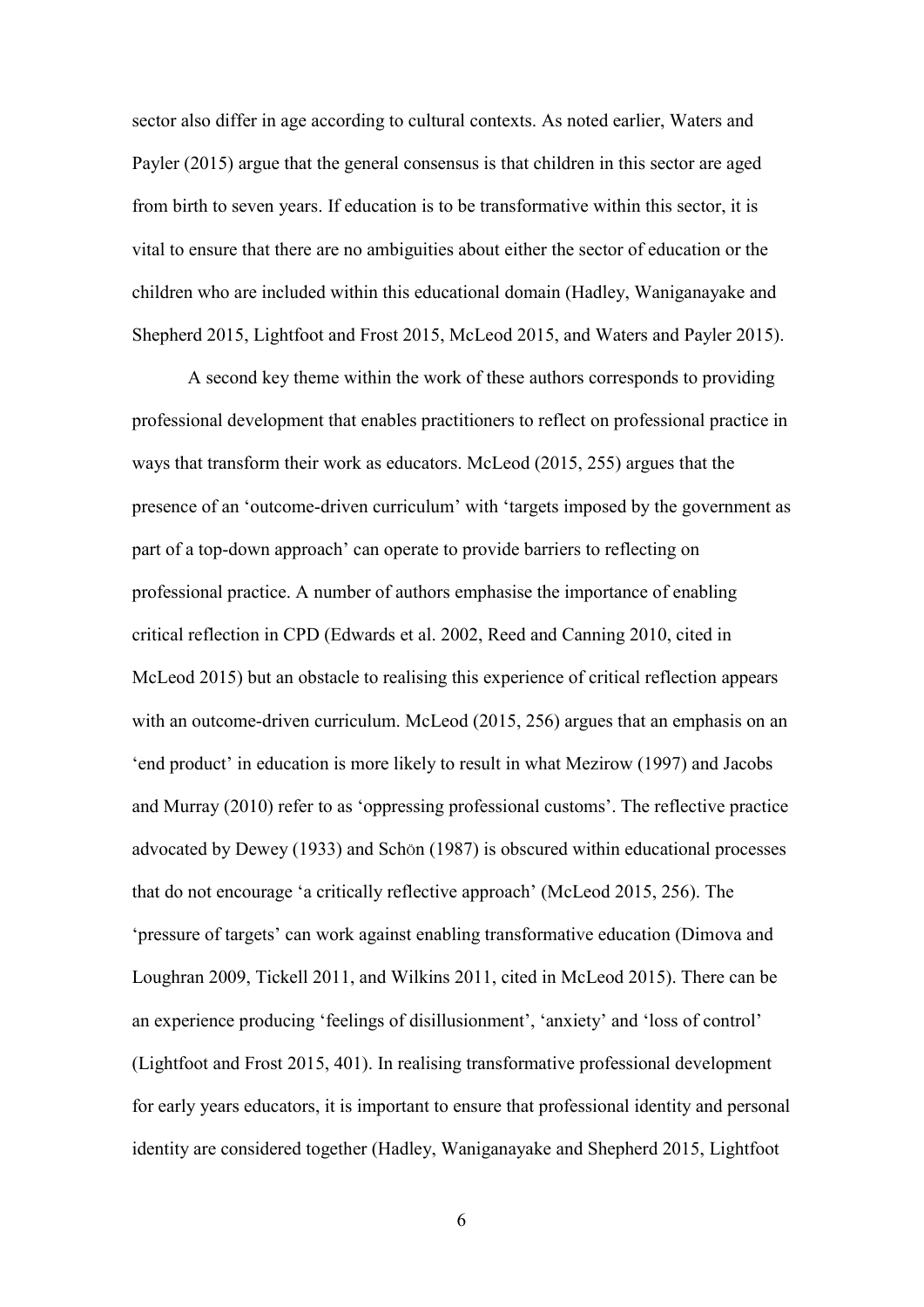and Frost 2015, McLeod 2015, and Waters and Payler 2015). By valuing educators as opposed to 'focusing on outcomes' there emerges the possibility of developing professionals who are likely to make a difference to the lives of children and their families (Lightfoot and Frost 2015, 415).

Winton, Snyder and Goffin (2016) argue for the importance of having CPD that provides the knowledge, skills and dispositions that can develop high quality learning environments so that evidence-based practice can be implemented. The authors argue that too much professional development in this area is episodic and disconnected from practice. This theme is considered by Bers (2008) and Yelland and Kilderrry (2010) in their exploration of pedagogy using technology in early years. Yelland and Kilderry (2010) emphasise the importance of enabling 'multidimensional' (or divergent) as opposed to 'unidimensional' (or convergent) thought in the professional development of pedagogy with technology. Marklund (2015) also considers this theme in arguing that the newness of technology can result in difficulties designing effective professional development for early years educators. Raising awareness of the processes of learning about professional practice appear to be necessary if CPD is to become useful in the professional development of early years educators (Layen 2015; Perry and MacDonald 2015). This literature helped in developing the research questions explored within the project.

### **Theoretical background**

The challenges involved in the successful CPD of early years educators appear to be based on a combination of subjective and objective factors. The policy documents shaping this educational context (for example The EYFS) can be regarded as examples of 'literary texts' (Barton 2007, Barton, Hamilton and Ivanić 2000, Gee 1996). In this article, I wish to focus on the literary texts, events and practices shaping the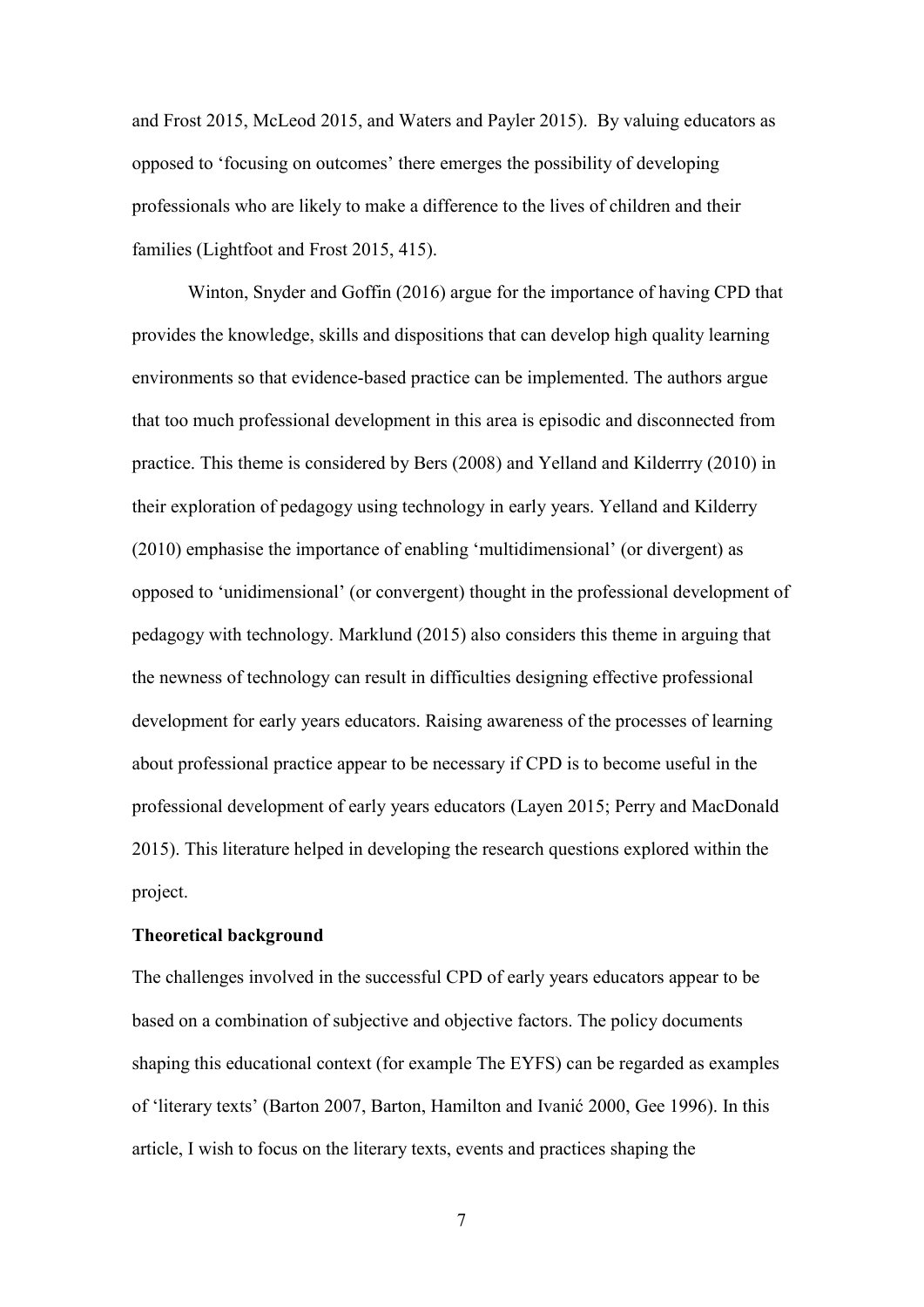professional development of early years educators. I argue that the challenges of professional development with early years educators in England can be understood by regarding professional development in this area as an example of literacy as social practice.

Barton (2007, 34) argues that literacy is a 'symbolic system used for communication'. Policy documents like 'The EYFS' are 'ways of representing the world to others' (Barton 2007, 34). These texts establish the basis of 'literary events' that are explained as 'occasions in everyday life where the written word has a role' (Barton 2007, 35). The professional practice of these early years educators is essentially shaped by policy documents like The EYFS. Strands within The EYFS, such as 'a unique child', and 'positive relationships', form the background texts informing CPD activities in this area. Other texts such as the QAA (Qualification Assurance Agency) benchmark statements for foundation degrees (2010) and early childhood studies (2014), alongside books encouraging 'reflective practice' in early years (for example Lindon 2012) also shape the curriculum events that are enabled by the individuals operating within this context. Curriculum events are interpreted according to 'literary practices'. Barton (2007, 36) defines 'literacy practices' as ways of 'using reading and writing in particular situations'. Scribner and Cole (1981, 234-8) explain that literary practices are ways of applying literacy to particular situations and in turn linking them to other related situations. This epistemological understanding of literacies as social practice has been applied to the research context in order to explore the CPD texts, events and practices of educators in early years within their respective 'domains' (Barton 2007, Barton, Hamilton and Ivanić 2000, Gee 1996). 'Domains' are outlined by Barton (2007, 39) as being 'different places in life where people act differently and use language differently'. The research has explored the relationship that exists between the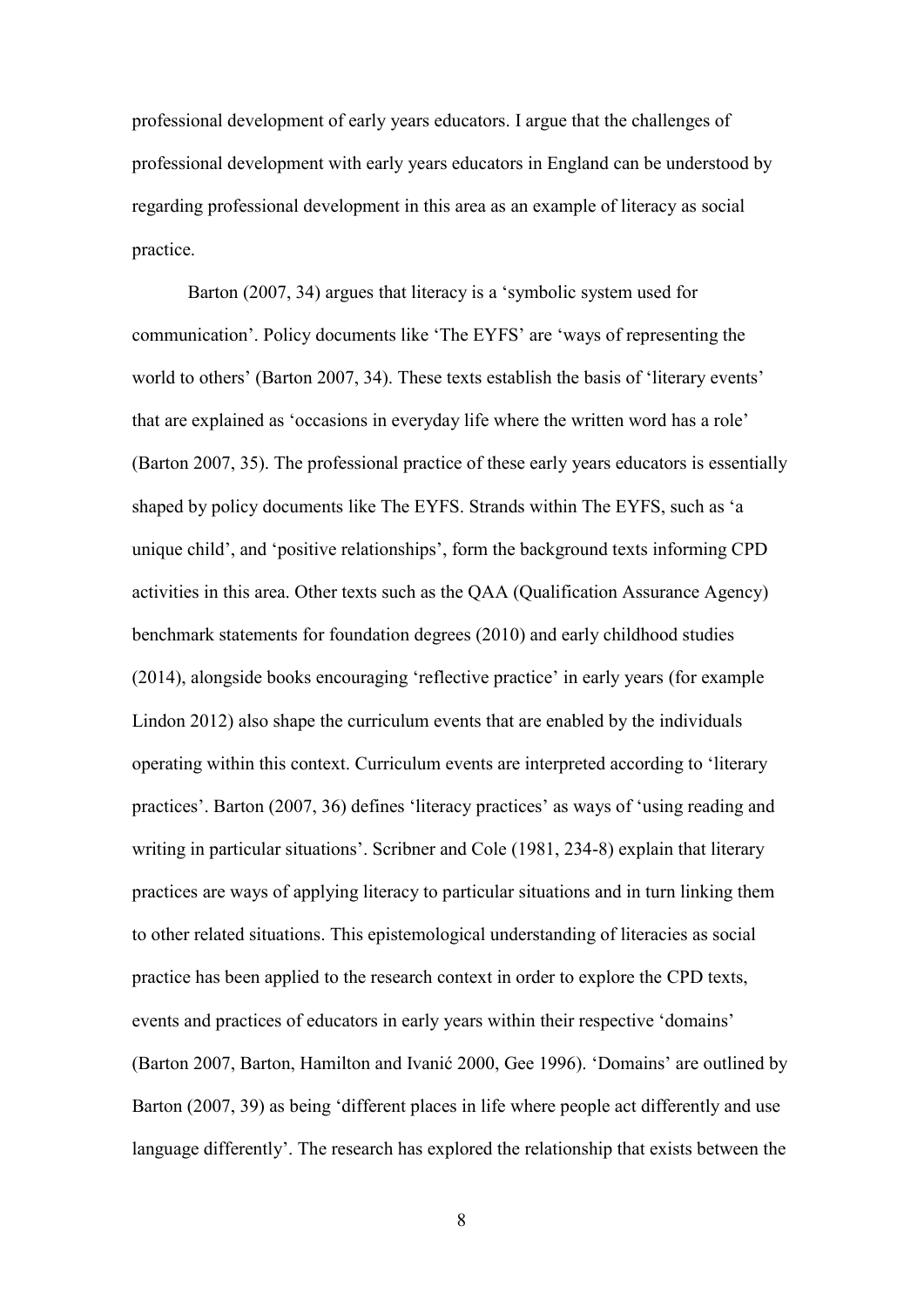texts, events and practices that are associated with the professional development of a sample of early years educators in the north of England. This background has informed the subsequent research question and its methodology.

# **Methodology**

The research focus considers 'the perceptions of selected practitioners in early years about their professional development'. The methodology applies a qualitative interpretive model of research via loosely structured interviews with 20 participants. The author has had experience of working in the sector as an educator. I have also experienced the 'episodic' professional development that is noted by Winton, Snyder and Goffin (2016). In my University teaching I have discussed professional development with early years educators who have studied academic programmes. This has given insight into the nature of professional development in early years education in England. I have used these experiences positively. The concept of crystallisation (Ellingson 2008) explores how prior subjective knowledge of research areas can be used to enrich qualitative research processes. In this research I have insider knowledge of the field. I have used these experiences to triangulate the findings from my research participants. Like the light that reifies through a crystal, I have used my previous professional experiences in the sector to inform the research process. A key advantage in this approach is that it allowed me to talk easily with my research participants about the research area. This helped in making my engagement with the research process meaningful and resulted in the generation of rich data (Brown Lan and In Jeong 2015). The analytical questions in the study considered key texts associated with the policymakers' interpretation of this educational context (The EYFS and reflections on the consequences of this policy- for example Author 2015, 2016a, Tickell 2011, and Urban 2009). A further analytical question has explored the extent to which the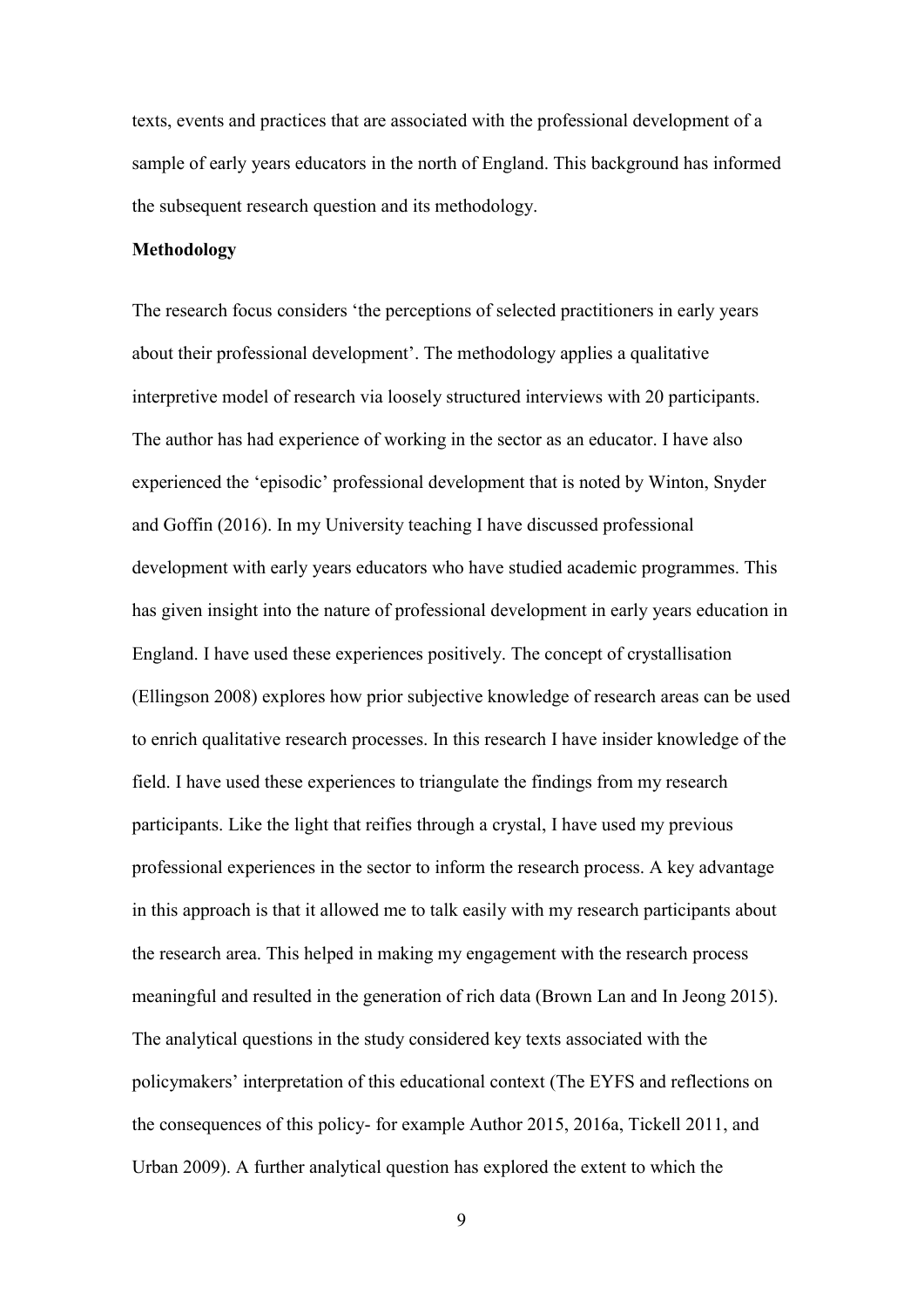practitioners in the research sample agree or disagree with the vision of early years in England that is presented within this policy document. This question has been pursued by asking the practitioners to reflect on their experiences of professional development in early years. The research sample is constituted of 20 practitioners who are based in the north of England. All the practitioners have over five years of experience of working as early years educators with children who are aged from birth two seven. Every practitioner has also worked in both the statutory and the private sectors of early years education. This is the rationale for my purposive sampling strategy. The majority of the research sample (n=17) are currently teaching assistants but two private nursery managers and a higher level teaching assistant are included in the research population. This enabled dimensional sampling. The practitioners working in the private settings work with children aged from birth to three years. The practitioners in the statutory settings are working with children who are aged between four to seven years. These practitioners are less aware of the importance of making a financial profit. This can provide more resourcing for CPD. The research sample included nine statutory teaching assistants (not qualified teachers but working alongside teachers in a supportive role), and one 'higher level teaching assistant' (not a teacher but more qualified and experienced than the teaching assistants). The private settings' staff included two managers of private settings and eight private nursery assistants. Although all the practitioners in the research sample are female, this is not a misrepresentation of the gender profile of early years educators in England. Parker-Rees et al. (2004, 128 cited in Author 2016a) describe this workforce as being 'overwhelmingly female'. The data was gathered via 20 loosely structured interviews occurring between February 2015 and February 2016 (please see Appendix 1 for the interview questions). During the research process, the researcher reflected on what are phrased as 'concerns' about the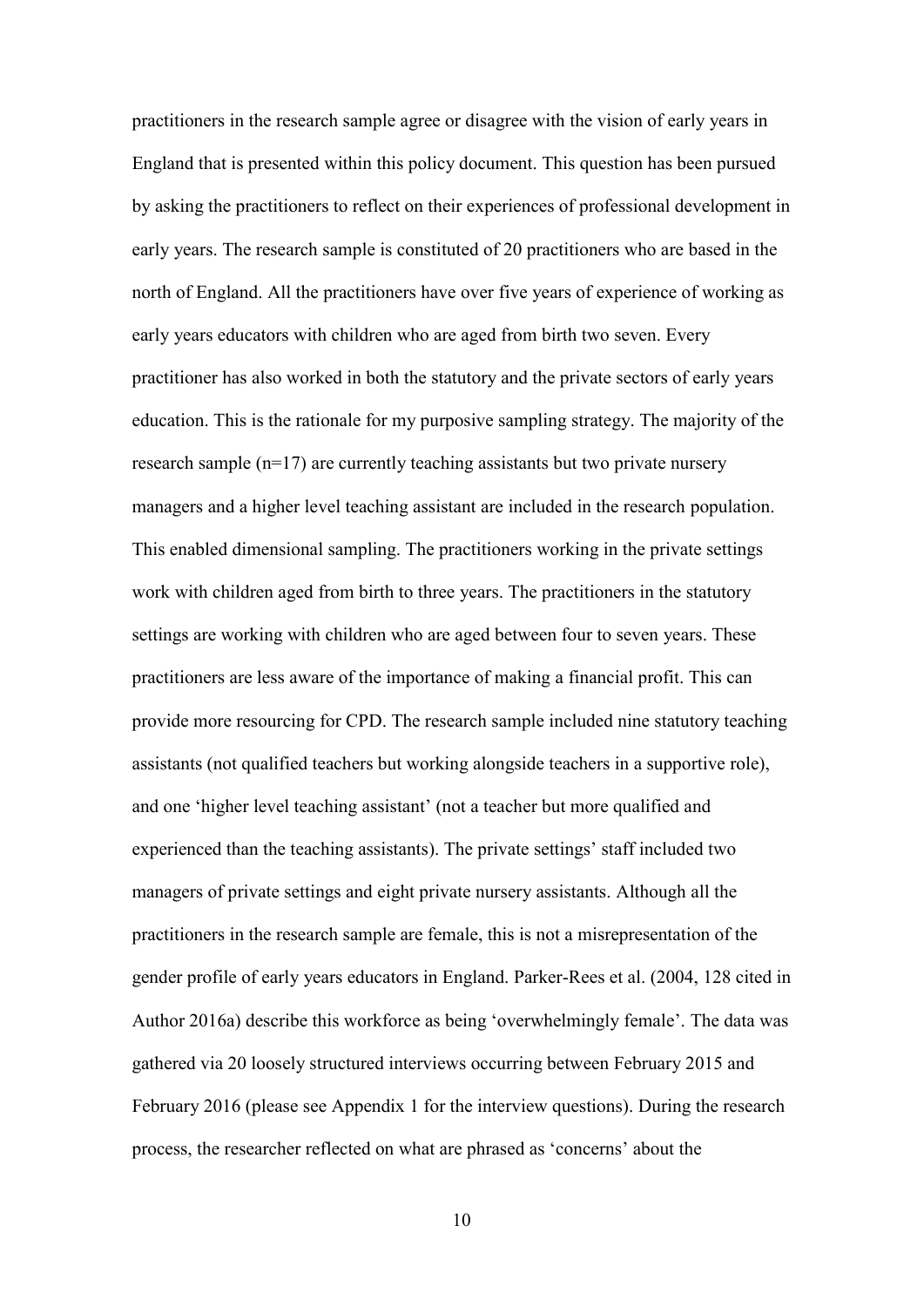'credibility' of qualitative research in education (Thomas 2011). In order to enhance the rigour of the research process, the project was approved by the researcher's HEI research ethics committee and all the participants were made aware of the voluntary nature of the research (Merriam 2009). The participants were informed of the purpose of the research and they were provided with an opportunity to check the research transcripts (Thomas 2011). The research transcripts were analysed initially through NVivo 10 computer software to help generate key emerging themes. The application of NVivo 10 thus helped the process of thematic analysis by generating 'a process of working with raw data to identify key ideas and themes' (Matthews and Ross 2010, 373). Alongside the primary research data, The EYFS contains key themes about the purpose of early years education in England ('a unique child, positive relationships, enabling environments, and learning and development' Author 2015, 147). The research methodology has explored the consequences of this policy on the professional development of the early years educators in the research sample. To enrich the data generated from the research participants, triangulation occurred with published research on professional development in early years education (for example, Hadley, Waniganayake and Shepherd 2015, Lightfoot and Frost 2015, McLeod 2015, and Waters and Payler 2015). This strengthens the 'credibility' of the qualitative research process (Brown, Lan and In Jeong 2015, 143). The research findings were shared with a community of scholars through a research paper delivered at an international conference at Aston University, UK in November 2015. The subsequent discussions surrounding the paper led to the development of the 'work in progress' via a post on the research for 'The BERA (British Educational Research Association) Blog' in December 2015. This represents a further way of enhancing the rigour of qualitative research processes in education (Brown, Lan and In Jeong 2015). The themes that have been generated come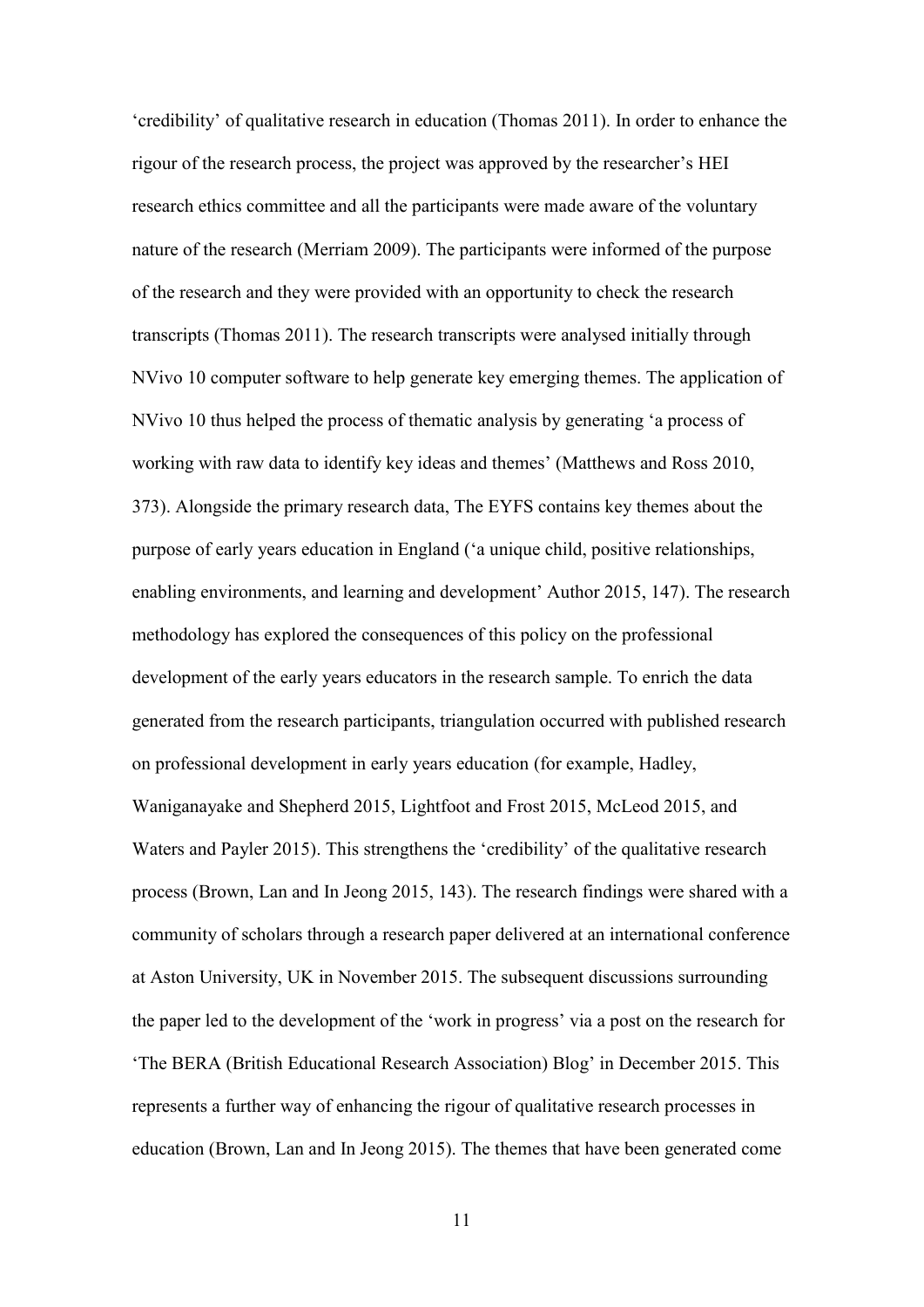from the data, alongside this feedback from the wider academic community (Hammersley and Atkinson 1983, 178).

# **Findings**

The 20 research participants gave two consistent reflections about their professional development as early years educators in the north of England. The 'business facing' agenda within the private settings (the need to make money and the consequence of getting as many 'customers' as possible) can lead to CPD becoming a 'low priority' (theme 1). There is also 'resistance' from the participants to the concept of CPD. It is regarded as a 'nuisance' as it is 'not paid' (theme 2). The following content presents the reflections of the research respondents on these two key themes.

*Theme 1: the 'business facing' agenda within the private settings (the need to make money and the consequence of getting as many 'customers' as possible) results in CPD becoming a 'low priority'.* 

During the interviews the respondents reflected on their experiences of professional development as early years educators. The research participants perceive that the private settings are motivated by a need to make a financial profit. This results in CPD becoming a 'low priority'.

> I think we have to work really hard within the private nursery. We have a number of different rooms for the children. At times the noise is deafening! But I soon came to realise that if we weren't 'full', and if we didn't have children in the nursery, it wasn't good for business **(**Sara, private nursery assistant, currently working in a private setting).

The research respondents did experience CPD in private settings, but they spoke about these experiences as being based on learning how to 'transmit skills' when they were working with children in early years. 'Sara' (private nursery assistant), 'Vicky' (private nursery assistant), 'Katy' (private nursery assistant), 'Catherine' (private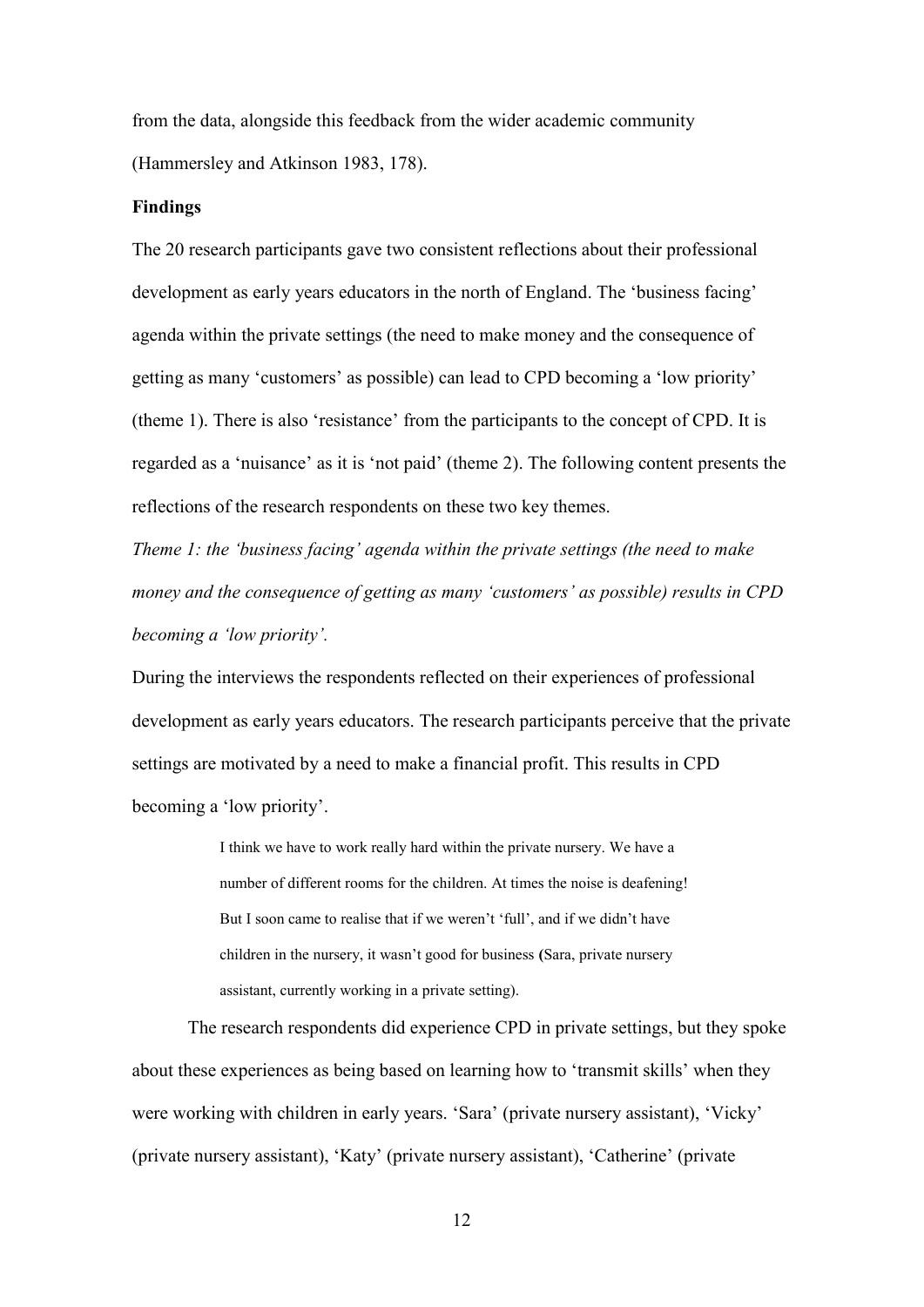nursery assistant), 'Amelia' (private nursery assistant), 'Emma' (private nursery assistant), 'Laura' (private nursery assistant), 'Joanne' (private nursery assistant) and 'Kate' (statutory teaching assistant) exemplified 'Induction' and 'First Aid Training' as the only examples of CPD they had experienced when they worked in private settings. These practitioners' experiences of professional development were based on 'training' that provided them with the ability to 'do practical tasks'. The perception of CPD from these research participants is that it is 'regarded as an add-on' as opposed to being a central aspect of professional practice in these settings.

> We are looked after as staff in the setting. But I have a number of aspects of professional practice I want to develop in the private setting. I want to learn about different types of play and how this helps children's development- But I haven't been given the chance to experience this through professional development (Sara, private nursery assistant, currently working in a private setting).

'Vicky' (private nursery assistant), 'Katy' (private nursery assistant), 'Catherine'(private nursery assistant), 'Amelia'(private nursery assistant), 'Emma'(private nursery assistant), 'Laura'(private nursery assistant), 'Joanne'(private nursery assistant), 'Kate' (statutory teaching assistant) and 'Amy' (statutory teaching assistant), make reference to the 'pressure on budgets' and the importance of 'making money' within private settings. This appears to have consequences for CPD for early years educators who are working within these settings. As opposed to investing in staff so that their potential is developed as they are working with children and families, the importance of 'saving money at all costs' emerges as a key factor influencing the professional work of these educators. According to the respondents, in order to maximise revenue, as many children as possible are placed within these settings. The subsequent investment in the staff is managed 'as tightly as possible' 'Laura' (private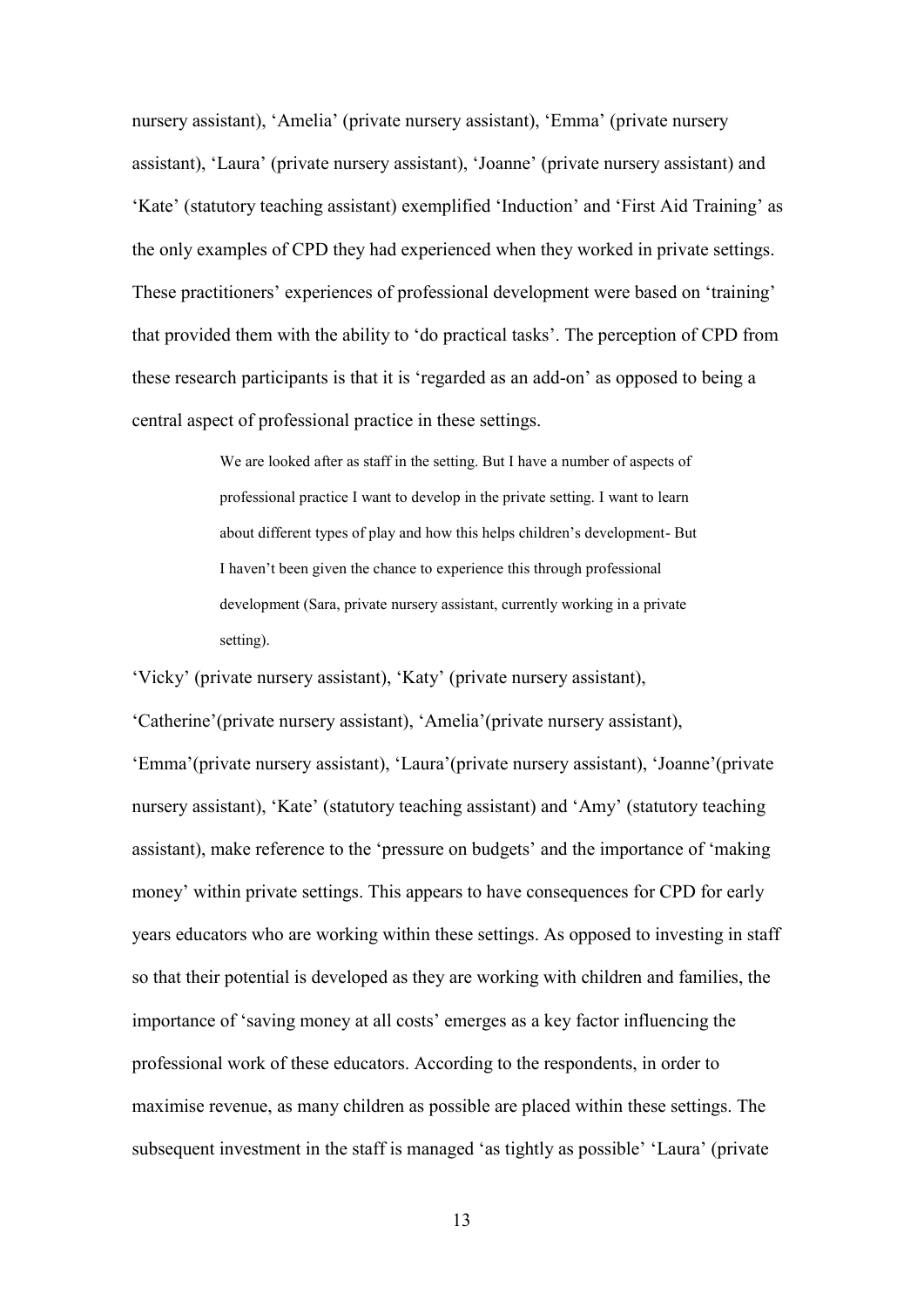nursery assistant). 'Joanne' (private nursery assistant), and 'Jane' (manager of a private setting), regarded CPD as 'important' but 'the settings don't always share this view'. 'Haley' (manager of a private setting), reflected on her frustration at working in a private setting and said that she was 'much happier' when she was working in the statutory sector.

> I love my work with the children but the type of setting I'm in does matter. I've found that in the private settings we don't have as much emphasis being placed on CPD. I think the view is that if we provide a good service for the children and their parents, this is the most important thing (Hayley, manager of a private setting, currently working in the private sector).

The nature of these private settings appears to make CPD a 'low priority' so that the research participants associate CPD with routine aspects of their daily work. There does not appear to be a transformative experience of CPD from these participants (Kennedy 2005). This view is summarised by 'Amelia' (private nursery assistant):

> I can't remember any of the training I experienced in the private nursery really making a difference to how I viewed working with children and families. We did some practical basic health and safety training, but that was it really (Amelia, private nursery assistant, currently working in the private sector).

Although the participants spoke of their enjoyment working with the children, their wider development as professionals within the private sector appears to be less important. The profit margins of the settings are prioritised over the professional development needs of the practitioners. This reflection is given by 'Laura' (private nursery assistant):

> I love what I do with the children but I know that the setting is under all sorts of pressures and this can mean that there is less investment in the workforce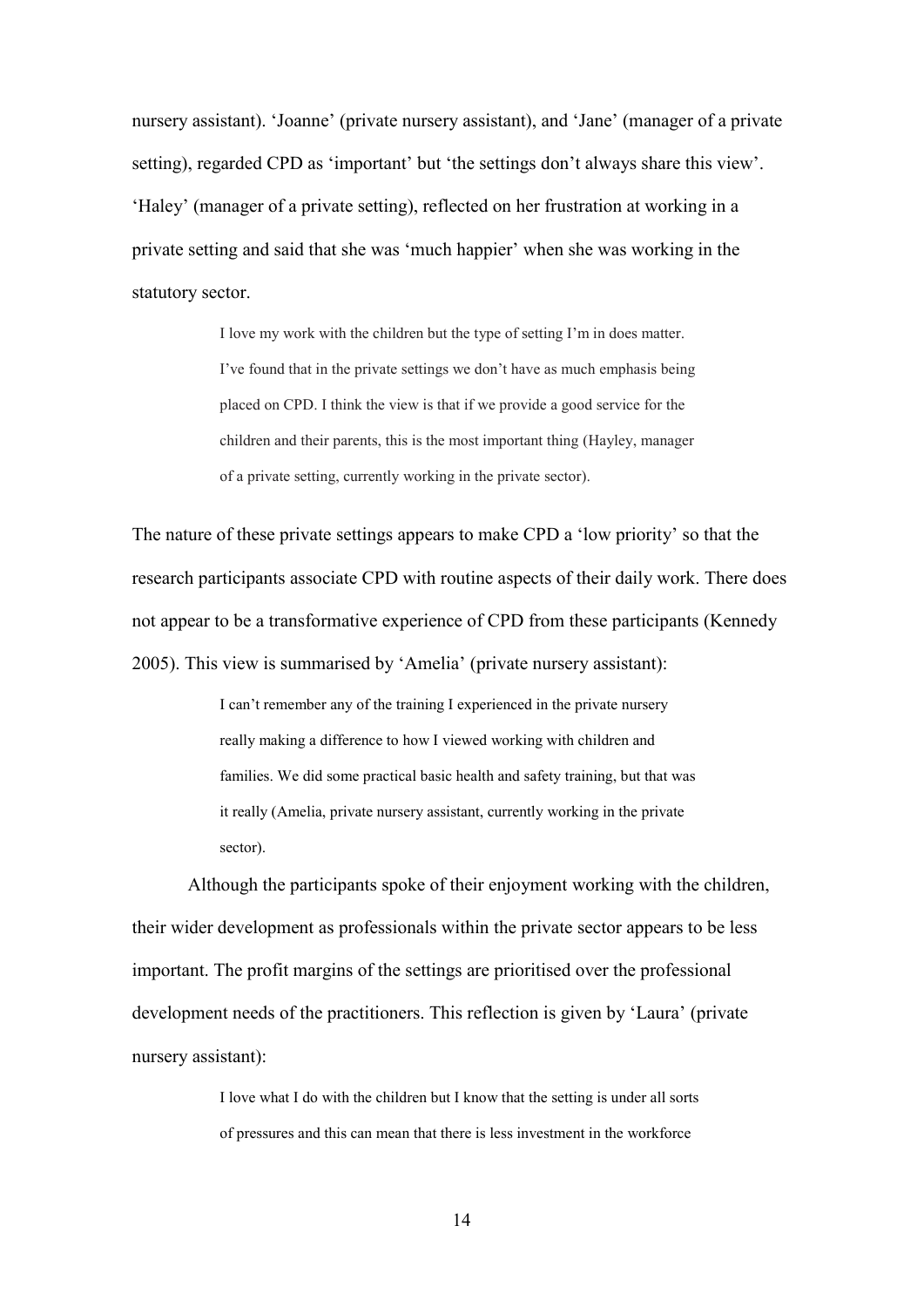than there could be. I think this is probably true of most organisations like this (Laura, private nursery assistant, currently working in a private setting).

'Catherine' (private nursery assistant), and 'Emma' (private nursery assistant), described the pressures in the private sector as 'unbearable' and 'challenging'. 'Joanne' (private nursery assistant), and 'Jane' (manager of a private setting), reflected that 'running costs make everyone uneasy'. 'Katy' (private nursery assistant), claims that 'businesses always put profits first'.

> At the end of the day it's about money- I wish it wasn't- it sometimes makes me question the organisation because you can't measure children in pounds and pennies. But the nursery is there to make money and that's the most important thing (Katy, private nursery assistant, currently working in a private setting).

This fundamental aspect of the private settings appears to produce a sense of 'tunnel vision' according to the participants. The practitioners may enjoy their work, but their professional development needs are not always taken into consideration in this type of setting.

*Theme 2: the 'resistance' from the participants to the concept of CPD. It is regarded as a 'nuisance' as it is 'not paid'.* 

The second key theme emerging from the research interviews relates to the resistance to professional development that was expressed by the research participants. They all have reservations about completing CPD regardless of the setting they are based in.

> Now I'm working in a statutory setting I've noticed that there are all sorts of pressures on the staff. My view is that this is coming from Ofsted (Office for Standards in Education). So, in some ways, having to go on a training course for a day can be a nuisance (Anna, higher level teaching assistant, currently in a statutory setting).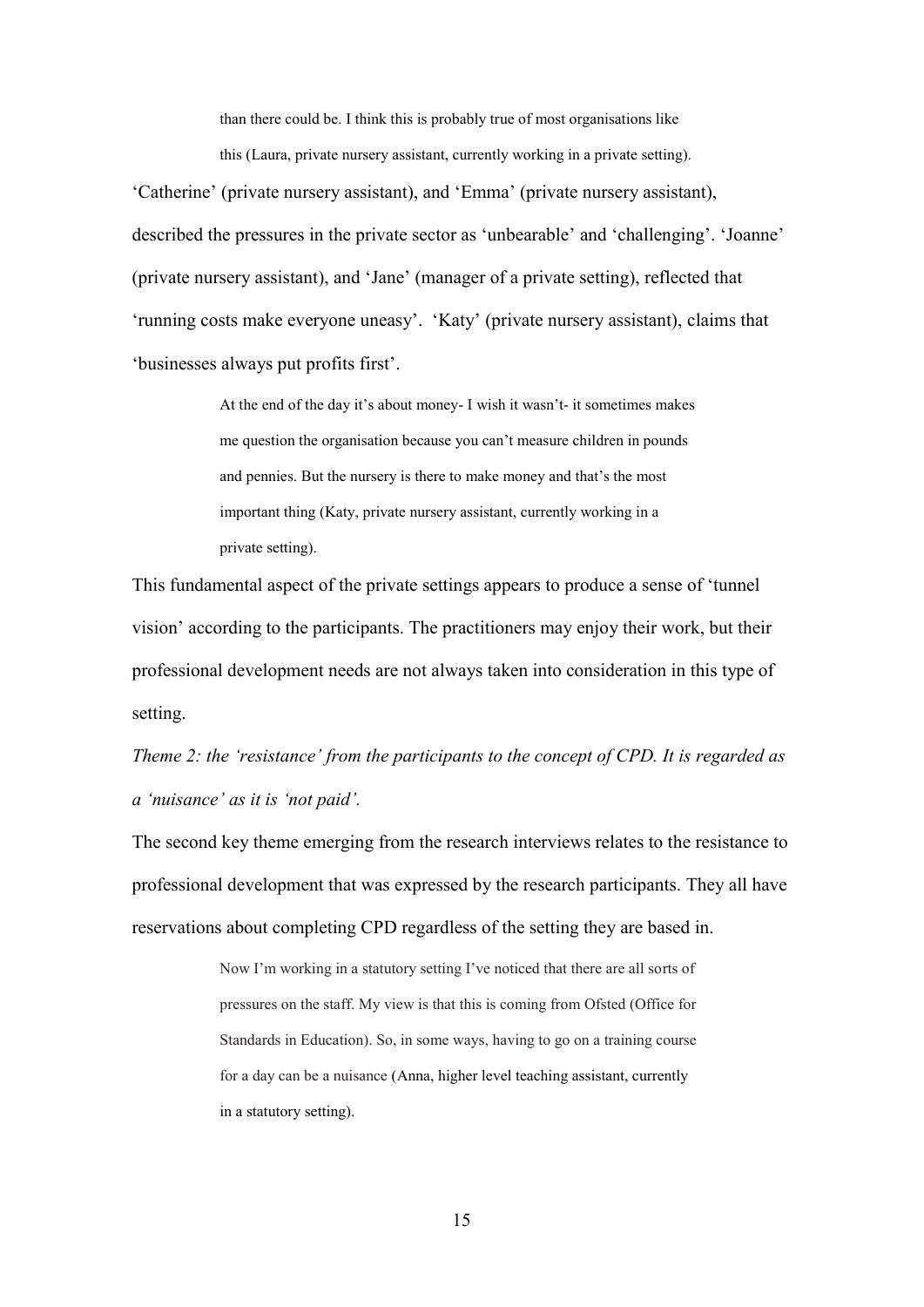'Rachel' (statutory teaching assistant), 'Pam' (statutory teaching assistant), 'Alex' (statutory teaching assistant), 'Liz' (statutory teaching assistant), 'Kelly' (statutory teaching assistant), and 'Gemma' (statutory teaching assistant) expressed similar reflections about the pressure they were under to cover the curriculum. CPD is regarded as an unwelcome distraction from the pedagogy of these research participants. This is amplified by 'Paige' (statutory teaching assistant). 'We have such a busy curriculum that I'm afraid to go off sick. A day's training is such a stress!' 'Amy' (statutory teaching assistant), notes that the 'CPD' she is experiencing is 'a nuisance because it's unpaid'. This reflection is mirrored by 'Kate' (statutory teaching assistant), who thinks that there ought to be 'incentives to complete professional development'.

> I'm working really hard in the setting. We're constantly working towards targets and I think that if we're sent off on a training course it should lead to more pay because we are more qualified. This doesn't happen. (Kate, statutory teaching assistant, currently in a statutory setting).

The research participants also reflected on the negative impact Ofsted has on professional development.

> I have become aware of how professional development links to Ofsted. I'm currently in a primary school and we knew that we would be looked at over literacy, so we were sent on a programme about 'better reading'. This would have been interesting- it took about a couple of days to do the programme. It made me aware of developing a community of learning in the school. But, I just kept thinking to myself 'I need to be with the children!'. I also thought that this focus had been selected for us ahead of the Ofsted inspection because the inspectors would be focusing on this. So I've become a bit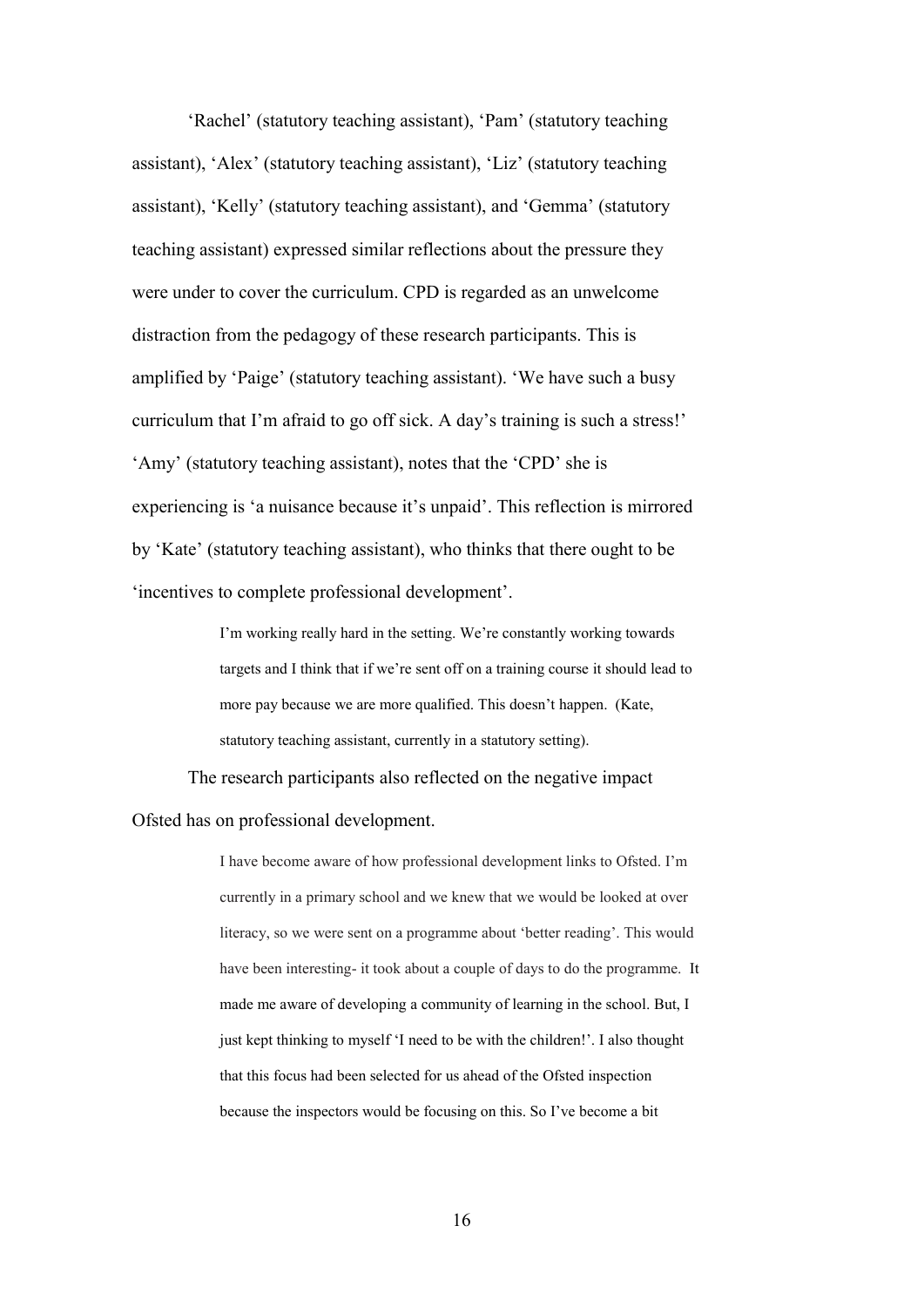cynical about CPD (Anna, higher level teaching assistant, currently in a statutory setting).

'Sara' (private nursery assistant), 'Vicky' (private teaching assistant), 'Katy' (private nursery assistant), and 'Catherine' (private nursery assistant), provide reflections that echo many of these sentiments. 'Sara' (private nursery assistant), emphasises the need to be 'paid more' for completing professional development. The link between Ofsted and professional development is also commented on by 'Gemma' (statutory teaching assistant), who reflects that 'CPD is about inspection!'. 'Paige' (statutory teaching assistant), also noted that 'professional development is less about what I want to do and more about the inspection process!'. 'Amelia' (private nursery assistant) too expresses 'frustration' at not being able to be 'more influential' about the professional development she experiences.

> In an ideal world I'd like to be able to choose my own CPD based on my needs. This hasn't happened. When I worked in the primary school we had agendas beyond us as teaching assistants that needed to be covered. I was aware of Ofsted and how the school needed to meet particular targets. I lack confidence with the interactive board so this is something I would have liked to have developed. I don't think this is the model of CPD we follow (Amelia, private nursery assistant, currently in a private setting).

'Emma' (private nursery assistant), 'Katy' (private nursery assistant), 'Kate' (statutory teaching assistant), 'Amy' (statutory teaching assistant), and 'Gemma' (statutory teaching assistant), also comment on their expectation 'to be led' to professional development. This can in turn generate feelings of 'frustration'. 'Kate' (statutory teaching assistant) noted that 'we get sent on CPD, but we don't choose to do this'.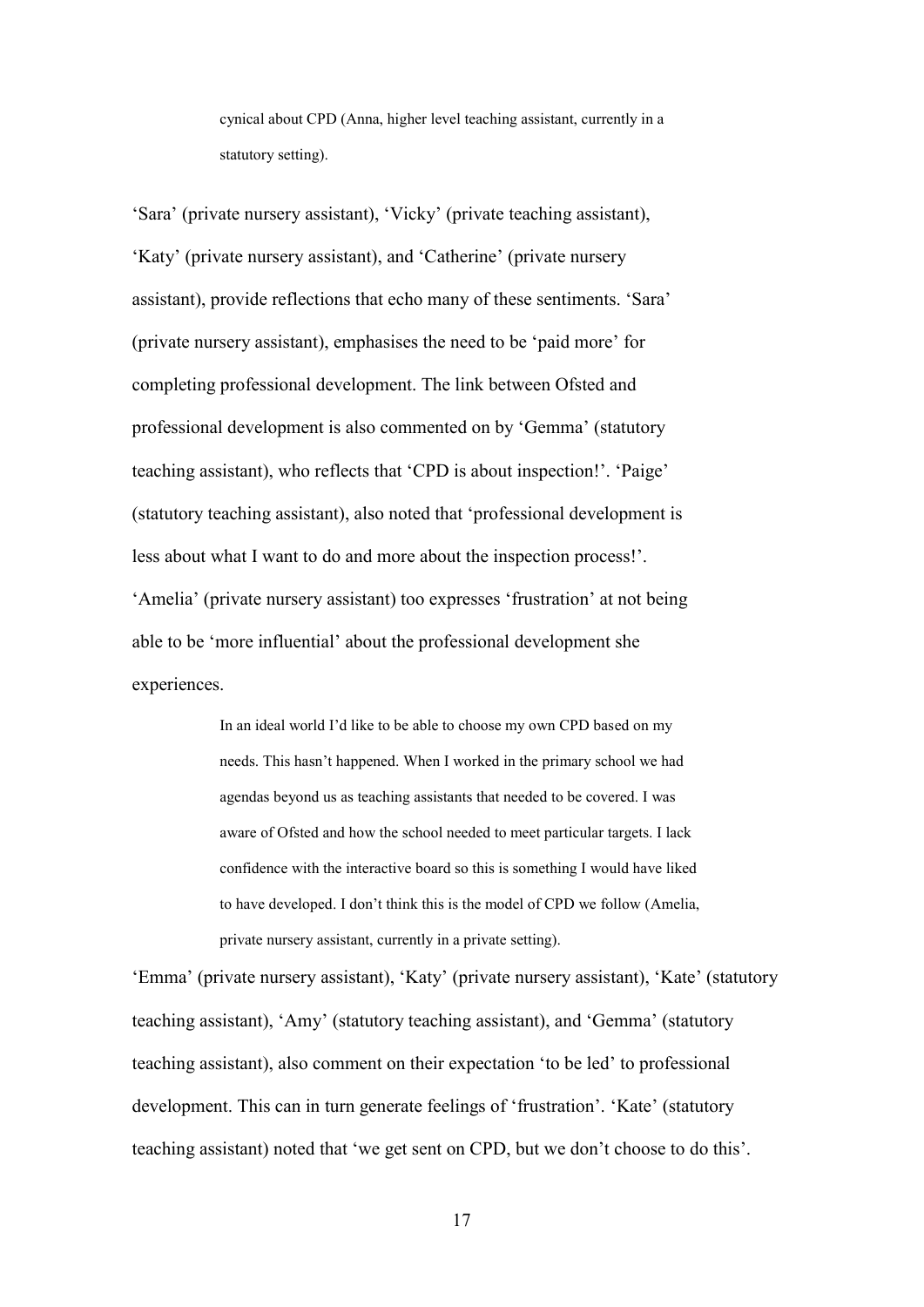I wouldn't say I've chosen my professional development- but I don't think I'm supposed to do this. It's more the responsibility of my head-teacher. I'm not involved with directing my own professional development (Kate, statutory teaching assistant, currently in a statutory setting).

'Alex' (statutory teaching assistant) expresses critical views about CPD as she does not associate professional development with 'the real reason for being in the setting'. This respondent focuses on the importance of 'educating children' and regards 'CPD as a distraction'.

> I work with some really needy children and this is why I went into teaching. I think you've either got it or not got it when it comes to working with these children. So whenever I'm away from the setting on a training course I only enjoy it if the content makes me better at what I'm doing. I can't think of any examples of when this has happened (Alex, statutory teaching assistant, currently in a statutory setting).

Although these findings are generated from a relatively small sample of 20 practitioners, the reflections reveal some of the challenges that are inherent within the professional development of these educators. The challenges appear to come from private settings where CPD is a low priority and statutory settings where the CPD that is provided 'frustrates' the participants. The image of the professional development of the educators that comes to mind is of an incomplete 'Rubik's cube'. It is difficult to trace a consistent rationale behind the CPD that is occurring. Policies (for example the 'results focus' of the EYFS and the role of Ofsted) appear to be influencing what is happening. The participants commented on this theme in particular in association with the statutory settings. The 'pressure' to achieve 'academic results' appears to generate a perception of CPD as a 'distracting nuisance'. Finance (the pressure on private settings to make a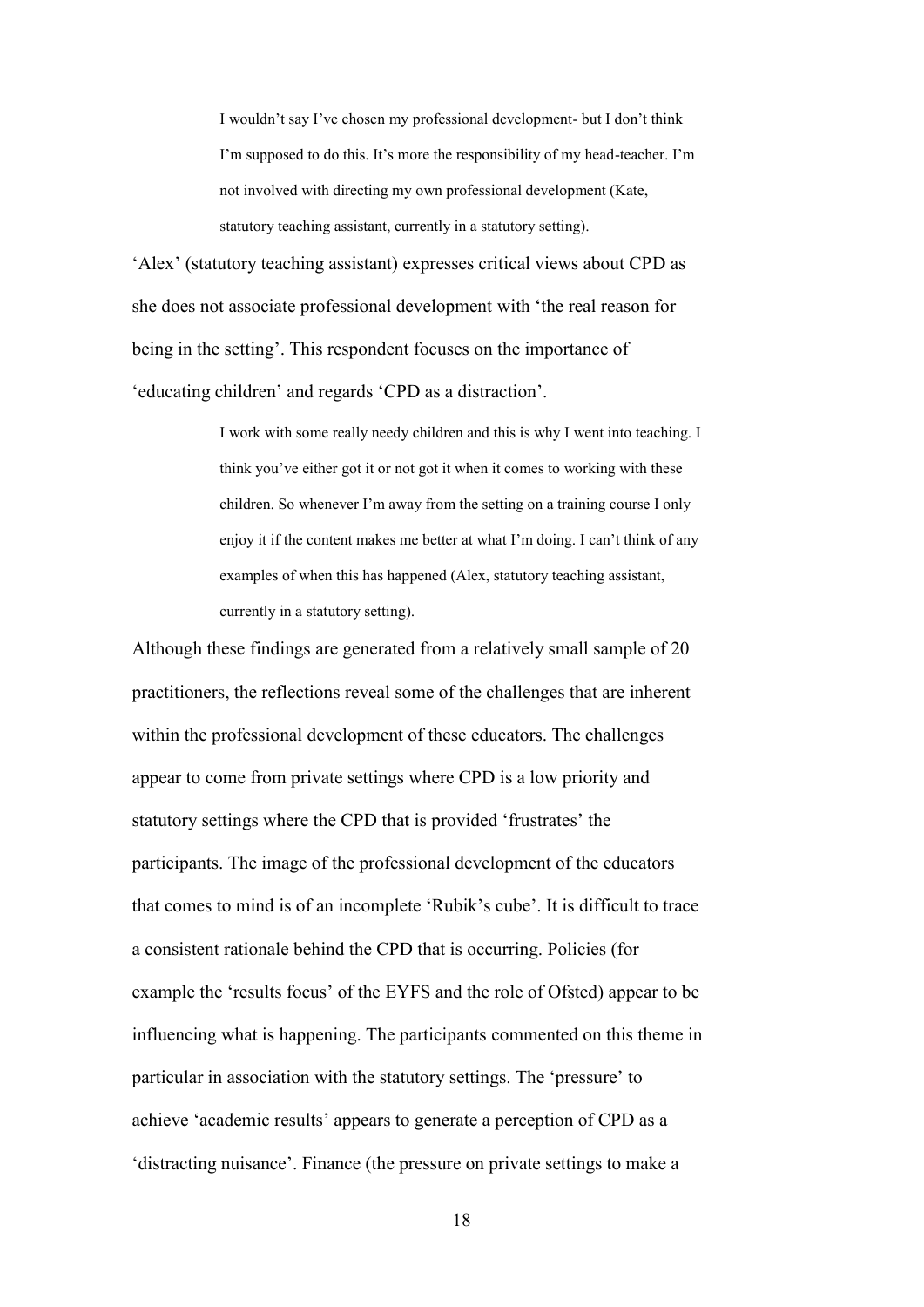financial profit) is also influencing the lack of opportunities for CPD commented on by the participants. This theme applies to the private settings in particular. The wider societal view of early years educators as 'solvers of problems' (Urban 2009) appears to be another influential factor. Vermunt (2016) argues that teacher education can be characterised by the possession of what he refers to as 'so many black boxes'. In these 'black boxes' there are 'missing conversations'. The respondents reveal an absence of CPD that develops 'affective' (or personal needs) or 'professional' skills (Author 2016). At best the CPD that is being provided for these educators 'socialises' them into aspects of professional practice and does little other than this (Author 2016c). The following section discusses the implications of these findings.

### **Concluding discussion**

The research participants appear to be less than complimentary about their experiences of professional development as early years educators. Although the study is localised and confined to a particular sample of early years educators in the north of England, the findings have wider implications for professional development in education. A number of authors writing about professional development in education, focus upon the processes of professional development (Harland and Kinder 2014, Leask and Younie 2013, Loughran 2006, MacFarlane and Cartmel 2012). This collective work situates the challenges of professional development in education within the methods that are employed to enable effective CPD. I argue that the originality of this new research on CPD comes from the implications of the reflections of the early years educators in the research sample. Although the research participants comment on the negative impact of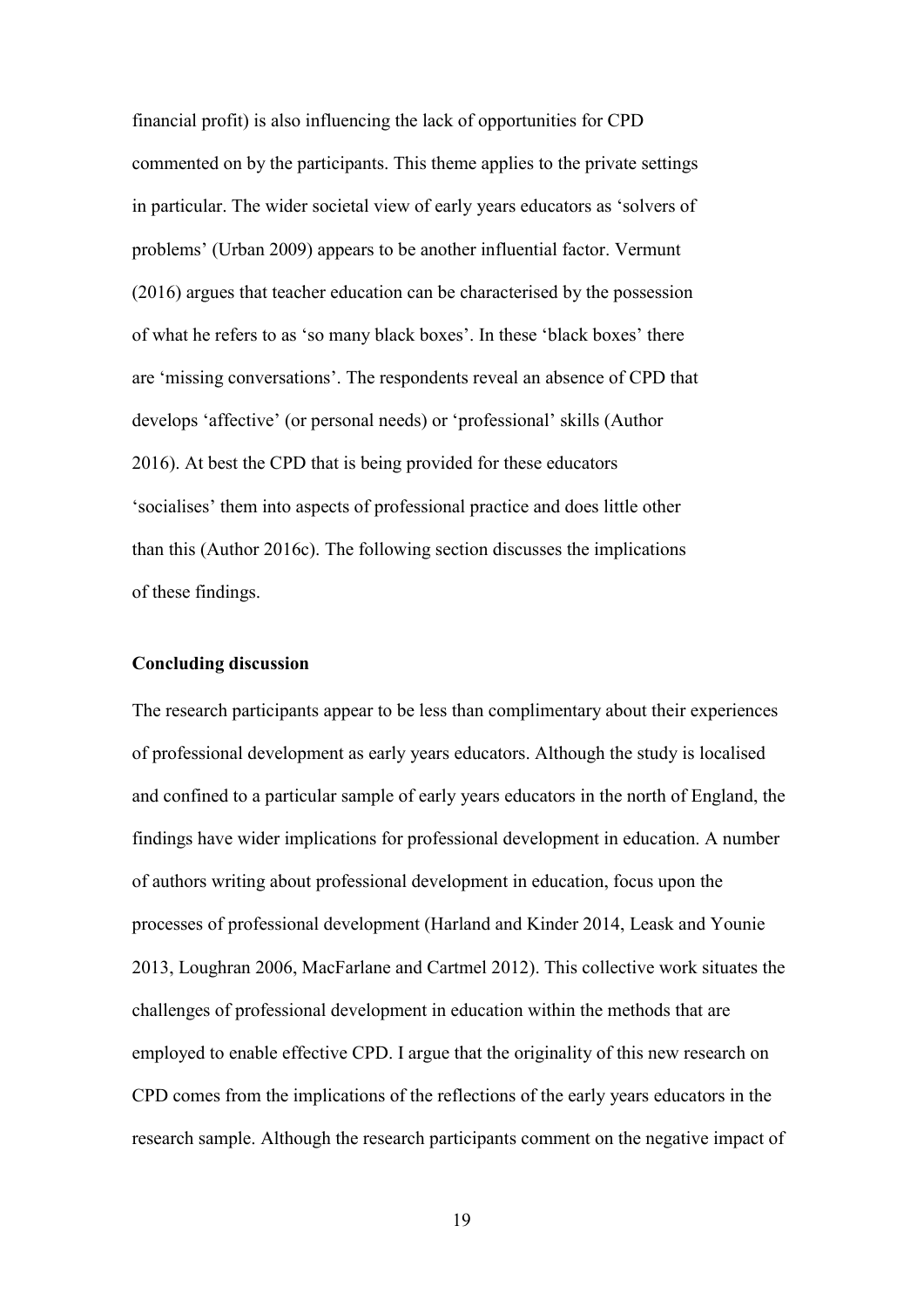the commercial priorities of the private settings on CPD, there is, nonetheless, the experience of professional development. The processes of CPD are, therefore, evident even though this professional development appears to focus on the acquisition of practical skills (for example 'Induction', 'First Aid' and 'Health and Safety' training). The challenge appears to be establishing CPD that is perceived as being necessary and helpful for professional practice in early years. Wider structural factors, such as the commercial priorities of the private settings, the pressures to meet teaching targets and the impact of Ofsted appear as mitigating factors within the research participants' conceptualisation of professional development.

To complement research studies like Harland and Kinder 2014, Leask and Younie 2013, Loughran 2006, MacFarlane and Cartmel 2012, I have interpreted this new research on CPD via a theoretical framework that is based on an epistemological interpretation of theories of literacy as social practice. The experience of CPD is based on the relationship between 'texts', curriculum 'events' and pedagogical 'practices' (Author 2016b). The practitioners are influenced by policymakers and their 'texts' (for example The EYFS, the Ofsted agenda and the encouragement of a mixed economy of childcare provision with private and statutory providers). The professional development events' that are experienced by early years educators have their origins in these 'texts' (Barton 2007, Barton, Hamilton and Ivanić 2000, Gee 1996). The 'practices' (or individual interpretations of these professional development events), are revealed in the statements about CPD that are made by the research respondents. The practitioners reflect on the 'pressures' that are impacting on their experience of CPD. These reflections are based on subjective and objective factors (the subjective wish to have meaningful CPD, alongside the reaction to processes beyond the individual- the need for the private settings to make a profit). I argue that these wider structural factors need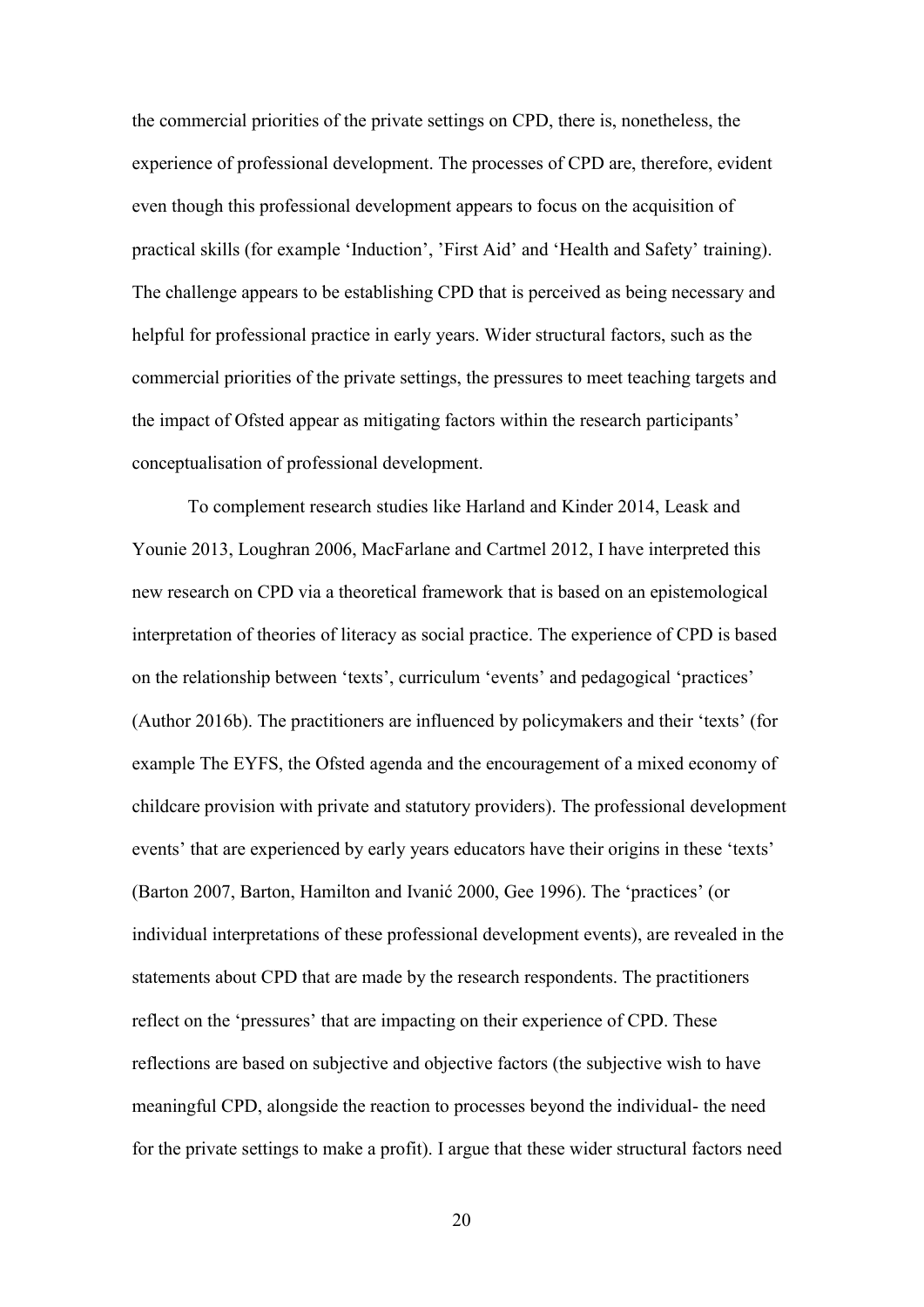to be addressed if CPD is to become effective. By exploring the texts, events and practices associated with professional development in this area, it is possible to gain new insights into the challenges that are inherent in the CPD of these educators. The reflections of the research participants are important because they reveal how subjective practices are informed by texts generating CPD within this context. In understanding 'practices' (Barton 2007) it is important to take into consideration the 'texts' and 'events' that influence what is unfolding in this educational context. The policy documents influencing the context (for example The EYFS, The QAA Foundation Degree Benchmarks 2010, The QAA Subject Statements for Early Childhood Studies 2014) are shaping CPD processes that are in turn commented on as social practices by the research subjects (Barton 2007, Barton, Hamilton and Ivanić 2000, Gee 1996). The early years educators in the research sample reflect on the nature of professional practice and how this impacts on their CPD. This practice is informed in part by texts that are associated with early years education (The EYFS, the QAA Subject Statements for Early Childhood Studies 2014). These documents make reference to the importance of reflecting on professional practice in order to ensure that each child has a 'unique' experience of childhood. The frustration that is expressed by the research participants is over processes that they view as mitigating against a positive experience of early years education. In both private and statutory settings there are structural factors preventing a positive experience of CPD (for example, the need to make profits in the private settings and the necessity of achieving academic results).

The texts defining the nature of statutory and private settings appear to be influencing the experience of CPD. These texts are shaping the poor perception of CPD in the participants. I argue that the texts need to be written differently. There ought to be an emphasis placed on meeting individuals' 'affective' (or personal) needs alongside a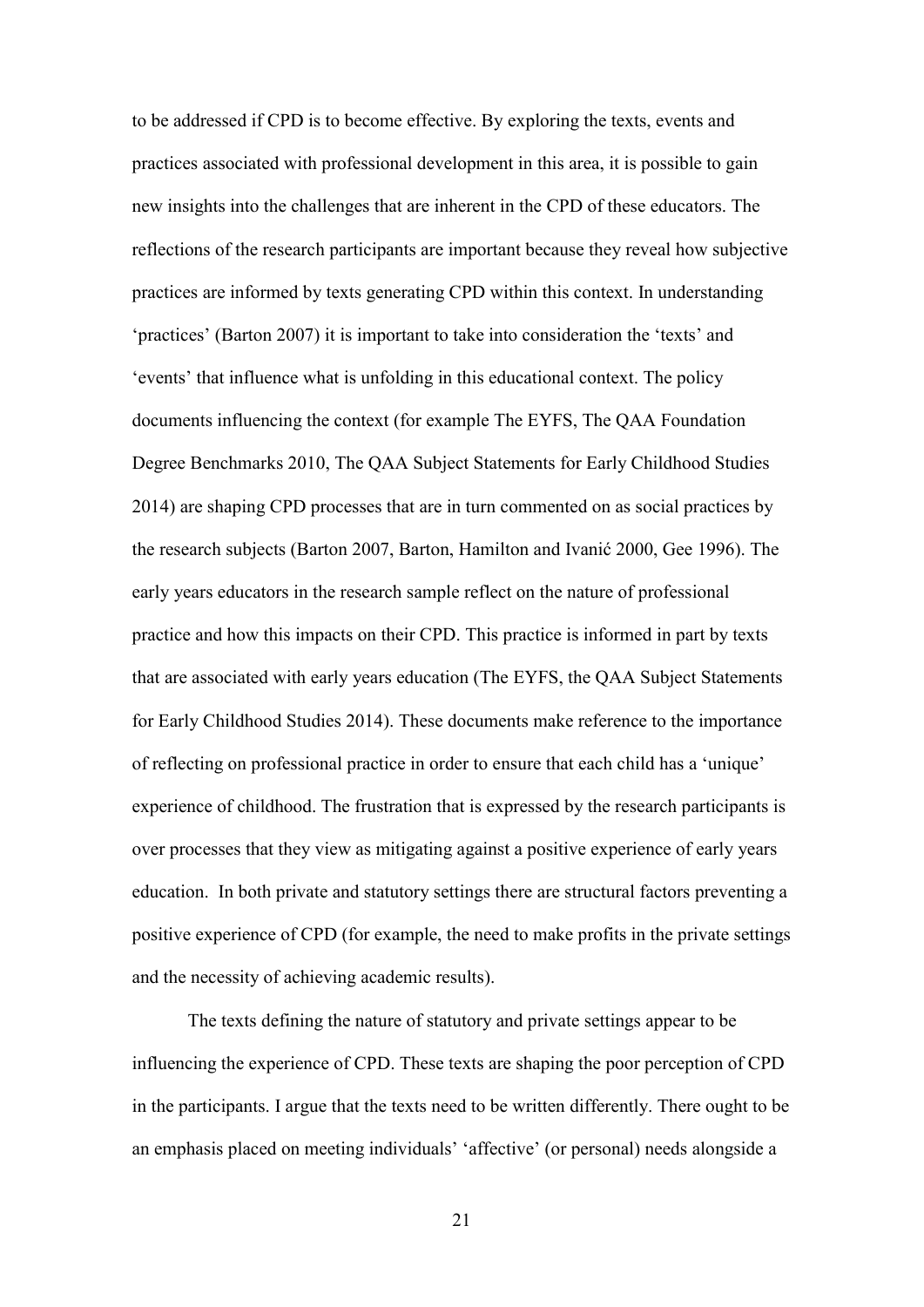consideration of the professional development of individuals (Author 2016c). This will help to meet personal needs alongside developing pedagogy. If the texts are written differently, the forms of CPD are far more likely to meet practitioner needs in this area.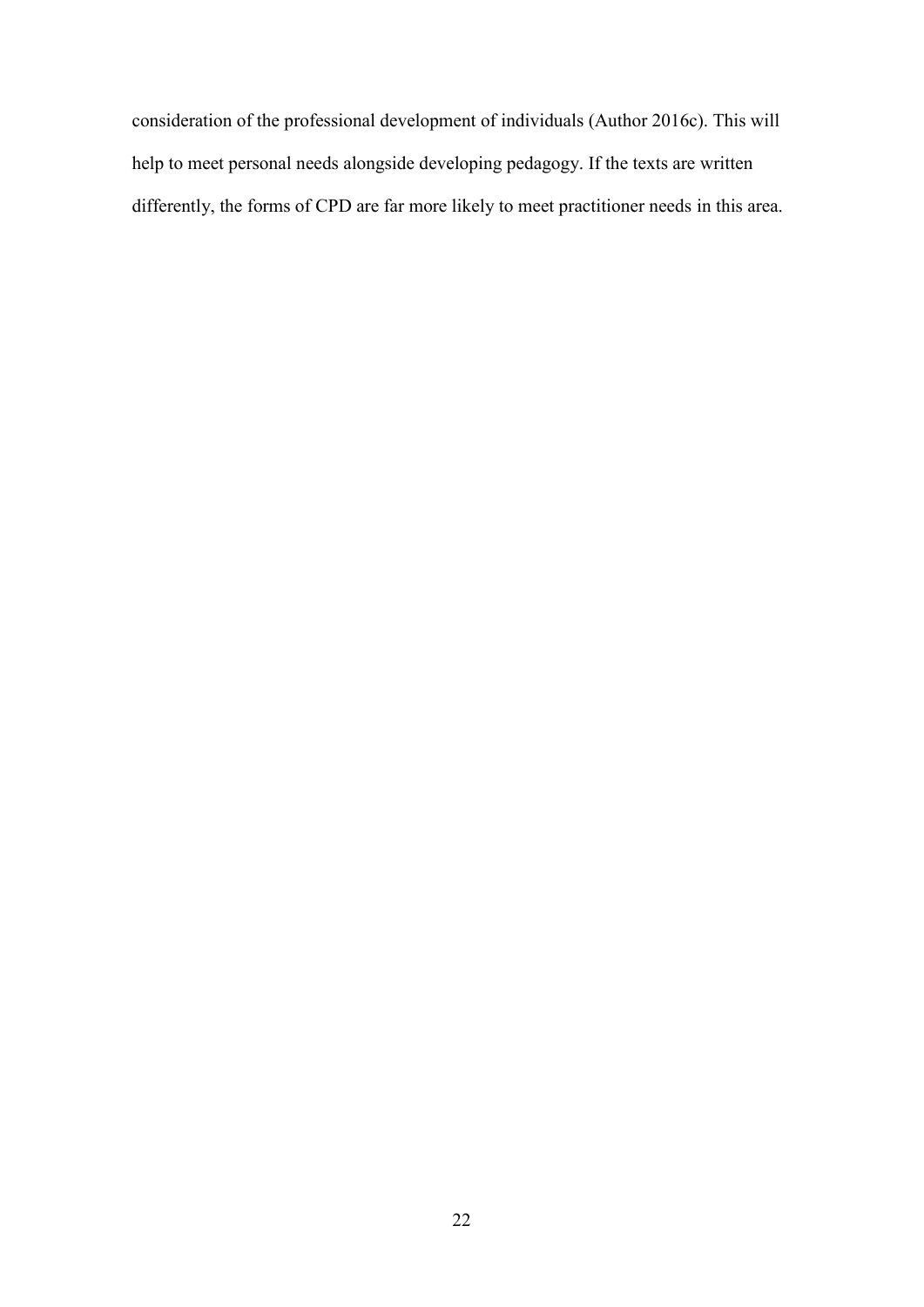# **References**

Barton, D., 2007. *Literacy:* a*n introduction to the ecology of written language.* Oxford: Blackwell Publishing.

Barton, D., M., Hamilton and R., Ivanić 2000. *Situated literacies: reading and writing in context*. London: Routledge.

Bers. M., 2008. *Blocks to robots: learning with technology in the early childhood classroom.*  New York: Teachers College Press.

Beijaard, D., N., Verloop, and J.D., Vermunt., 2000. Teachers' perceptions of professional identity: an exploratory study from a personal knowledge perspective. *Teaching and teacher education,* 16, 749-764.

Brown, C., Y., Lan and H., In Jeong., 2015. Beginning to entangle the strange coupling of power within a neoliberal early education context. *International journal of early years education,* 23 (2), 138-152.

Dewey, J., 1933. *How we think: a restatement of the relation of reflective thinking in the educative process.* New York: Health and Company.

Dimova, Y. and Loughran, J., 2009. Developing a big picture understanding of reflection in pedagogical practice. *Reflective practice*, 10 (2), 205-217.

Edwards, A., Gilroy, P., and Hartley, D., 2002. *Rethinking teacher education: collaborative responses to uncertainty*. London: Routledge Falmer.

Ellingson, L.L., 2008. *Engaging crystallization in qualitative research: an introduction*. London: Sage.

Eraut, M., 1994. *Developing professional knowledge and competence*. London: Falmer Press.

Gee, J.P., 1996. *Social linguistics and literacies*. London: Routledge Falmer.

Hadley, F., M., Waniganiyake, and W., Shepherd., 2015. Contemporary practice in professional learning and development of early years educators in Australia: reflections on what works and why. *Professional development in education*, 41 (2), 187-203. Hammersley, M. and Atkinson, P., 1983. *Ethnography: principles in practice*. London: Routledge.

Harland, J. and Kinder, K., 2014. Teachers' continuing professional development: framing a model of outcomes. *Professional development in education,* 40 (4), 669-682. Ingleby, E.. 2015. The impact of changing policies about technology on the professional development needs of early years educators in England. *Professional development in education,* 41 (1), 144-157.

Ingleby, E., 2016a. We don't just do what we're told to do! Practitioner perceptions of using ICTs in early years. *International journal of early Years education,* 24 (1), 36-48. Ingleby, E., 2016b. Law and ethics: problematising the role of the foundation degree and paralegal education in the English post-compulsory context. *Research in postcompulsory education*, 21 (1), 151-162.

Ingleby, E., and Wilford., B., 2016. Pedagogy with technology in higher education in England. A brave new world? Paper presented at the IPDA conference, 25-26 Jacobs, G. and Murray, M., 2010. Developing critical understanding by teaching action research to undergraduate psychology students. *Educational action research*, 18 (3), 319-335.

Kennedy, A., 2005. Models of cpd: a framework for analysis. *Journal of in-service education,* 31 (2), 235-250.

Layen, S., 2015. Do reflections on personal autobiography as captured in narrated lifestories illuminate leadership development in the field of early childhood. *Professional development in education*, 41 (2), 254-273.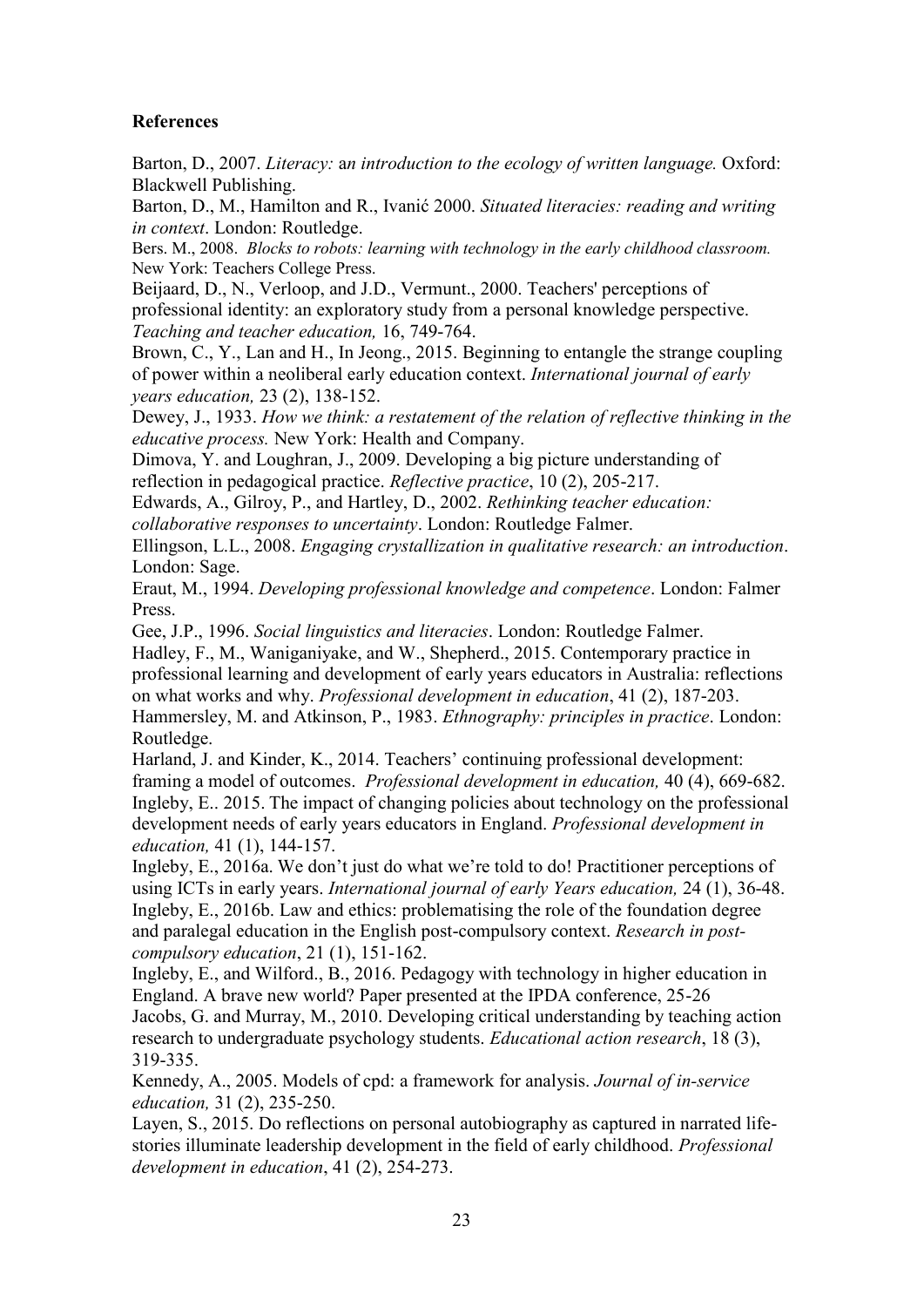Leask, M. and Younie, S., 2013. National models for continuing professional development: the challenges of twenty first century knowledge management. *Professional development in education*, 39 (2), 273-287.

Lightfoot, S. and Frost, D., 2015. The professional identity of early years educators in England: implications for a transformative approach to continuing professional development. *Professional development in education*, 41 (2), 382-401.

Lindon, J., 2012. *Reflective practice and early years professionalism*. 2nd ed. London: Hodder Education.

Loughran, J., 2006. *Developing a pedagogy of teacher education: understanding teaching and learning about teaching*. Abingdon: Routledge.

Marklund, L., 2015. Preschool teachers' informal online professional development in relation to educational use of tablets in Swedish preschools. *Professional development in education*, 41 (2), 236-254.

Matthews, B. and Ross, L., 2010. *Research methods: a practical guide for the social sciences*. Harlow: Pearson Education Limited.

McFarlane, K. and Cartmel, J., 2012. Circles of change revisited: building leadership, scholarship and professional identity in the children's services sector. *Professional development in education,* 38 (5), 845-861.

McLeod, N., 2015. Reflecting on reflection: improving teachers' readiness to facilitate participatory learning with young children. *Professional development in education*, 41 (2), 254-273.

Merriam, S.B., 2009. *Qualitative research: a guide to design and implementation*. San Francisco, CA: Jossey-Bass.

Mezirow, J., 1997. Transformative learning: theory to practice. In: P. Cranton, ed. *Transformative learning in action: insights from practice: new directions for adult and continuing education* (No. 74). San Francisco, CA: Jossey-Bass, 5-12.

Nutbrown, C., 2012. *Foundations for quality: the independent review of early education and childcare qualifications*. London: Department for education.

Parker-Rees, R., C., Leeson, J., Willan and J., Savage. 2004. *Early childhood studies*. Exeter: Learning Matters.

Perry, B., and MacDonald, M., 2015. Educators' expectations and aspirations around young children's mathematical knowledge. *Professional development in education*, 41 (2), 336-382.

Quality Assurance Authority., 2010. *Foundation degree qualification benchmark*. Gloucester: Quality Assurance Agency for Higher Education.

Quality Assurance Authority., 2014. *Subject benchmark statement: early childhood studies*. Gloucester: Quality Assurance Agency for Higher Education.

Reed, M. and Canning, N., 2010. *Reflective practice in the early years*. London: Sage. Rowbottom, D.P. and Aiston, S.J., 2006. The myth of 'scientific method' in

contemporary educational research. *Journal of philosophy of education*, 40 (2), 137- 156.

Schön, D. A., 1978. Educating the reflective practitioner: toward a new design for teaching. San Franciso, CA: Jossey-Bass.

Scribner S. and Cole, M., 1981. *The psychology of literacy*. Cambridge, MA: Harvard University Press.

Schwandt, T.A., 2004. Hermeneutics: a poetics of inquiry versus a methodology for research. *In*: H.Piper and I. Stronach, eds. *Educational research difference and diversity.* Aldershot: Ashgate, 31-44.

Thomas, G., 2011. *How to do your case study: a guide for students and researchers*. Thousand Oaks, CA: Sage.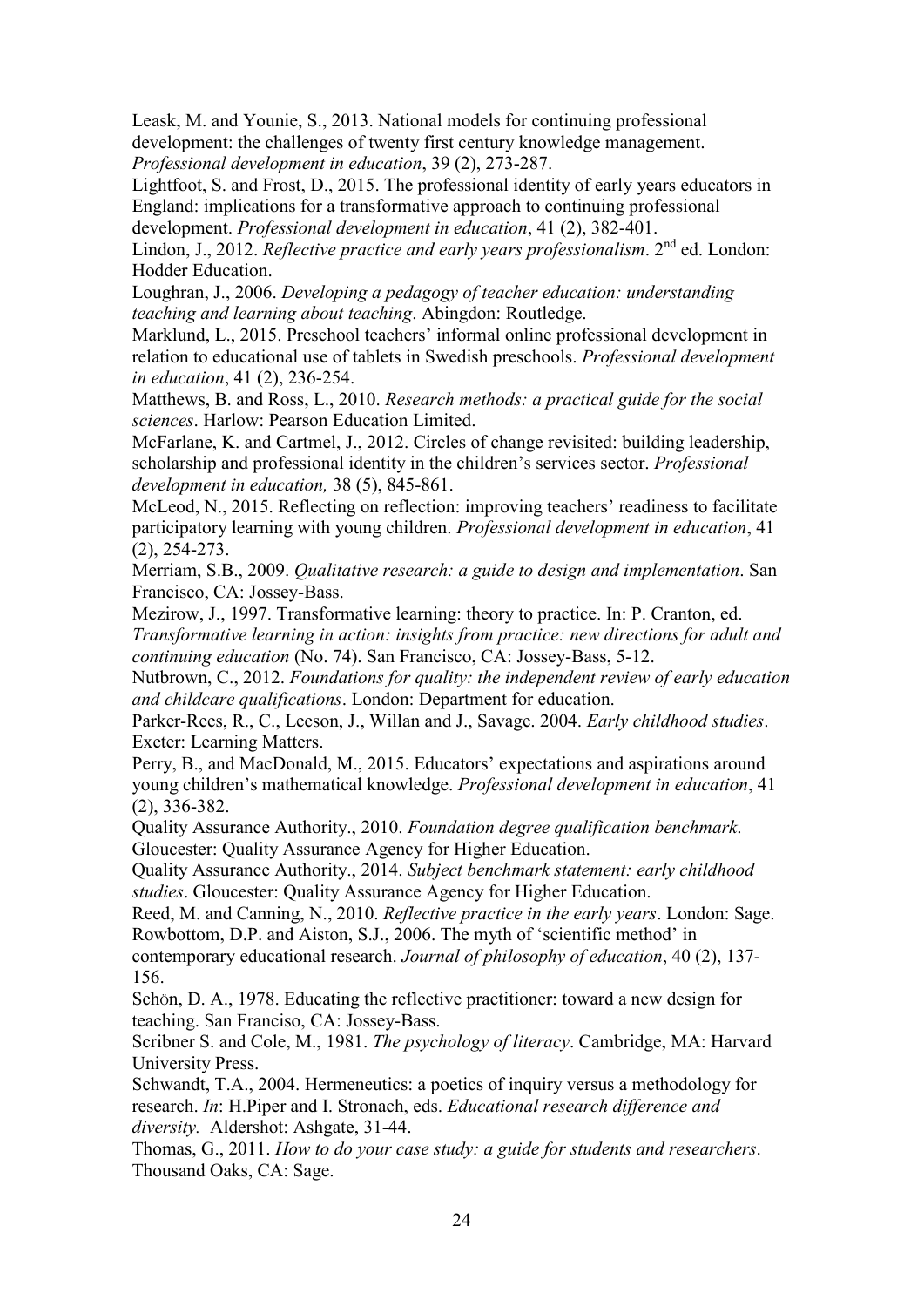Tickell, C., 2011. *The early years: foundations for life, health and learning: An independent report on the early years foundation stage to Her Majesty's government.* London: Department for Education.

Tummons, J.E., 2014. The textual representation of professionalism: problematising professional standards for teachers in the UK lifelong learning sector. *Research in postcompulsory education*, 19 (1), 33-44.

Urban, M., 2008. Dealing with uncertainty: challenges and possibilities for the early childhood profession. *European early childhood education research journal*, 16 (2), 135-152.

Urban, M., 2009. Strategies for change: rethinking professional development to meet the challenges of diversity in the early years profession. Paper presented at the IPDA conference, 27-28 November, Birmingham, UK.

Vermunt, J.D., 2016. Keynote address. Paper presented at the IPDA conference, 25-26 November, Birmingham, UK.

Waller, T., 2005. *An introduction to early childhood: a multidisiciplinary approach.*  London: Paul Chapman.

Waters, J. and Payler, J., 2015. The professional development of early years educatorsachieving systematic, sustainable and transformative change. *Professional development in education*, 41 (2), 161-169.

Wilkins, C., 2011. Professionalism and the post-performative teacher: new teachers reflect on autonomy and accountability in the English school system. *Professional development in education*, 37 (3), 389-409.

Winton, P., P., Snyder, and S., Goffin., 2016. Beyond the status-quo: rethinking professional development for early childhood teachers. In: L. Couse and S. Recchia, eds. *Handbook of early childhood teacher education.* New York: Routledge, 54-68. Yelland, N. and Kilderry, A., 2010. Becoming numerate with information technologies in the twenty-first century. *International journal of early years education,* 18 (2), 91-106.